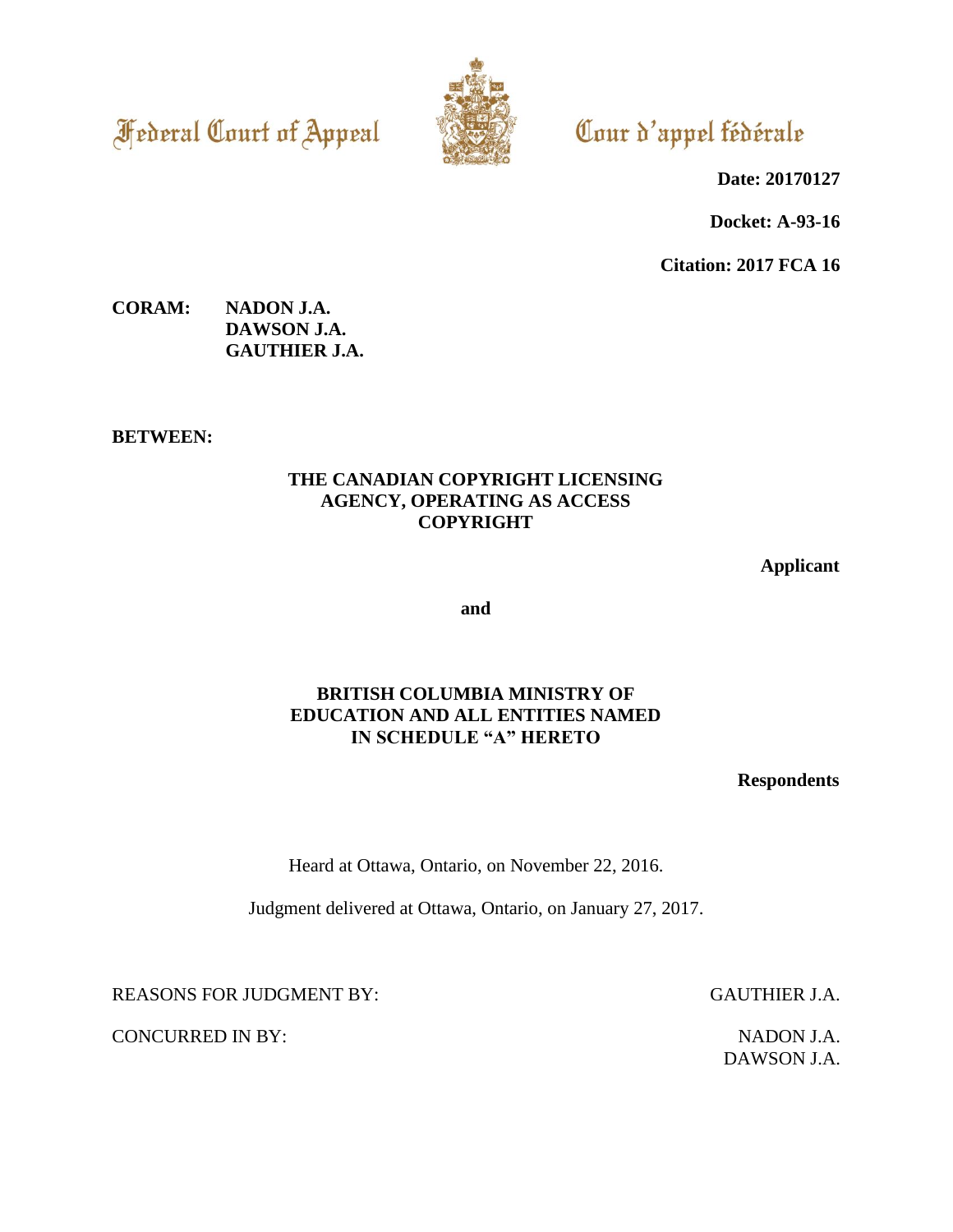**Federal Court of Appeal** 



Cour d'appel fédérale

**Date: 20170127**

**Docket: A-93-16**

**Citation: 2017 FCA 16**

### **CORAM: NADON J.A. DAWSON J.A. GAUTHIER J.A.**

**BETWEEN:**

# **THE CANADIAN COPYRIGHT LICENSING AGENCY, OPERATING AS ACCESS COPYRIGHT**

**Applicant**

**And**

# **BRITISH COLUMBIA MINISTRY OF EDUCATION AND ALL ENTITIES NAMED IN SCHEDULE "A" HERETO**

**Respondents**

# **REASONS FOR JUDGMENT**

# **GAUTHIER J.A.**

[1] The Canadian Copyright Licensing Agency, operating as Access Copyright (Access)

seeks judicial review of a decision of the Copyright Board of Canada (the Board), certifying the

royalty rates to be collected by Access for the reproduction of works in its repertoire by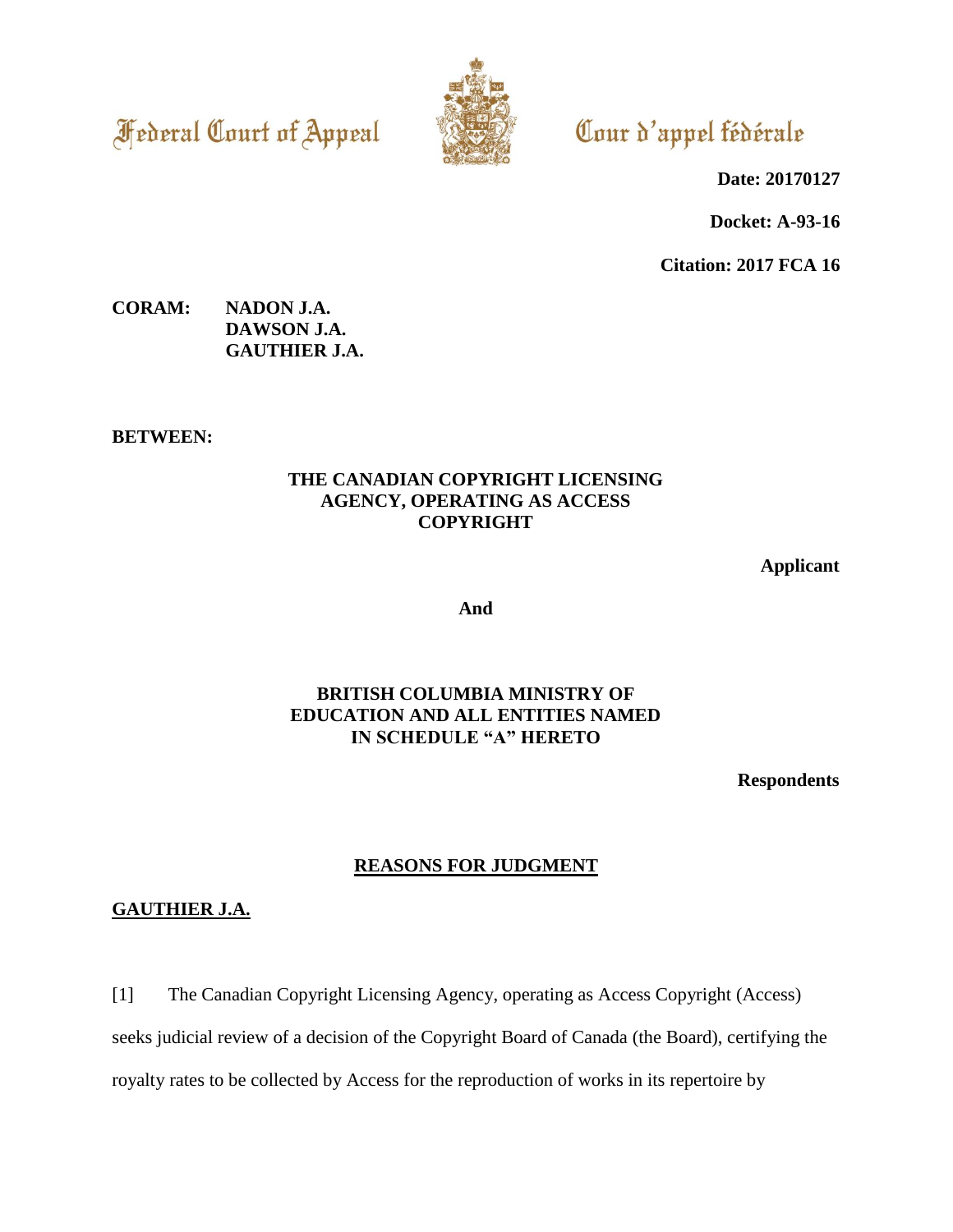elementary and secondary educational institutions (K-12 schools) represented by twelve provincial and territorial ministries of education (outside of Quebec) and all Ontario school boards (collectively the Consortium) during the 2010-2012 (First Tariff) and 2013-2015 (Second Tariff) tariff periods.

#### I. Background

[2] In its decision, the Board approved an annual royalty rate of \$2.46 per full-time equivalent student (FTE) for the First Tariff and \$2.41 per FTE for the Second Tariff. It applied a "volume times value" methodology, pursuant to which the volume of compensable copying is multiplied by the estimated value of each page of the copied work for one of the four genres included in Access' repertoire — books, periodicals, newspapers and "consumables".

[3] This methodology had been proposed by the parties and adopted by the Board in its previous decision issued in June 2009 dealing with a previous tariff of Access for K-12 schools (*Access Copyright (Educational Institutions) 2005-2009* (26 June 2009) [*K-12 (2009)*]). This decision was challenged before our Court and was ultimately quashed by the Supreme Court of Canada in *Alberta (Education) v. Canadian Copyright Licencing Agency (Access Copyright)*, 2012 SCC 37, [2012] 2 S.C.R. 345 [*Alberta*]. As the Supreme Court had identified several issues that rendered the Board's assessment of the fair dealing exception unreasonable, the current decision under review was meant to comply with the teachings of *Alberta*. The Board held a hearing over nine days in April, May and September 2014. It heard the oral arguments in September 2014. In June 2014 and after the September hearing, the Board put several technical questions to the parties and the evidentiary record was only perfected on December 19, 2014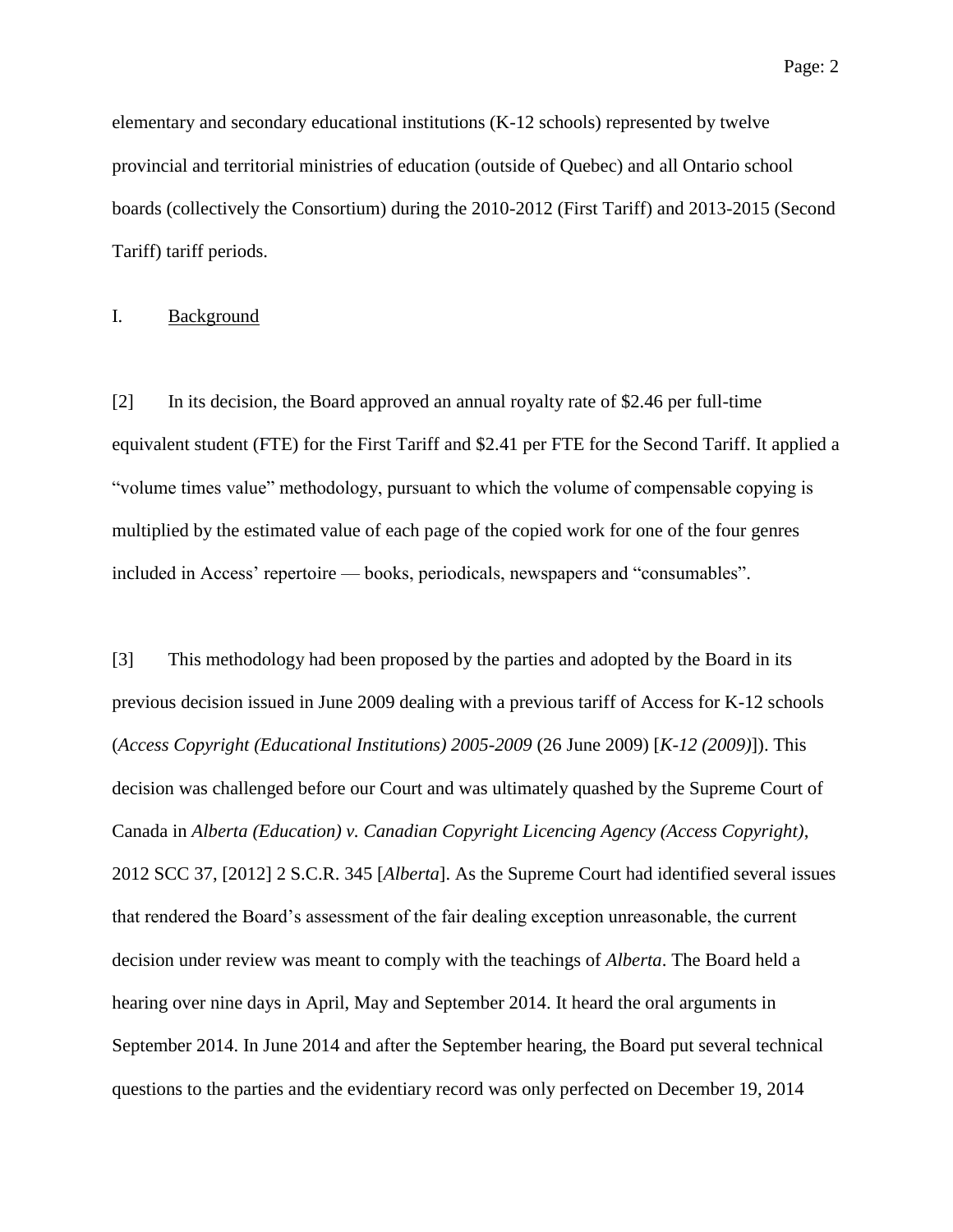once the parties answered the Board's additional questions. The decision was issued in February 2016.

[4] Because of the high cost of the evidence required to apply the methodology referred to at paragraph 2 above, the parties agreed to rely on the results of the volume study, previously undertaken by them in 2005-2006, as a reasonable proxy for the copying taking place during the two tariff periods at issue here.

[5] As mentioned, the Board, in applying the agreed methodology, had to determine the volume of compensable copying or compensable exposures. To do so, it had to first identify which of the copied works came within Access' repertoire. Then, the Board had to assess which of those copying events reproduced a "substantial part" of the work involved within the meaning of section 3 of the *Copyright Act*, R.S.C., 1985, c. C-42 (the Act).

[6] The next step required the Board to exclude from these compensable exposures the copying that should be excluded from compensability pursuant to any applicable provision of the Act. The only exclusion relevant to this proceeding is the copying that falls within the user's right as set out at section 29 of the Act, which provides that fair dealing for the purposes of education and private study does not infringe copyright. The Board also deducted any copying required for a test or examination (subsection 29.4(2) of the Act) as well as those for display for the purposes of education or training (subsection 29.4(1) of the Act). These findings are not challenged.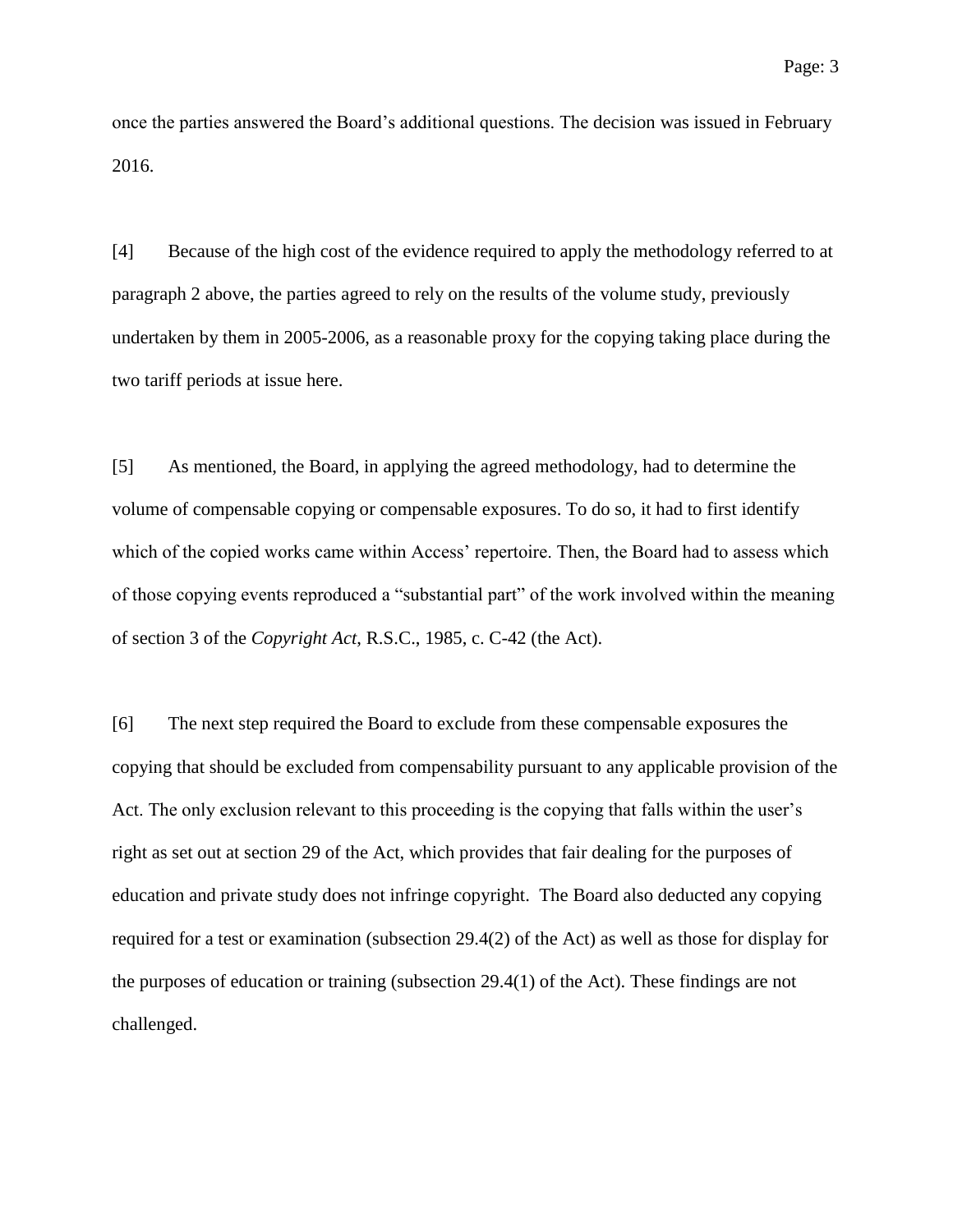[7] Access accepts most of the findings made by the Board in its detailed and lengthy decision. With respect to what works should be included in its repertoire, Access only contests the Board's decision to disregard any errors in coding made in the volume study in respect of who owned the copyright, as well as its decision to exclude from the volume of compensable exposures any copying of a book that included less than one or two pages per copying event on the basis that these events did not involve the reproduction of "a substantial part" of the work within the meaning of the Act (see section 3 of the Act in Appendix).

[8] The other six issues raised by Access all relate to the deductions made to the total number of compensable exposures on the basis of fair dealing in respect of books, newspapers and periodicals, including the methodology used by the Board to quantify those deductions, which Access argues was procedurally unfair and fundamentally flawed.

[9] Rather than summarizing the lengthy decision of the Board under a distinct heading, I will refer to the most relevant findings when dealing with each issue. I will also refer to the applicable standard of review under each separate heading.

II. Analysis

- [10] I have regrouped the issues raised by Access under the following headings:
- A. Repertoire
	- (1) Did the Board err in ignoring expert evidence provided by Access to correct and clarify the breadth of its repertoire as described in the volume study?
	- (2) Did the Board err in restricting the "substantiality" (term used by the parties) of compensable exposure under section 3 of the Act?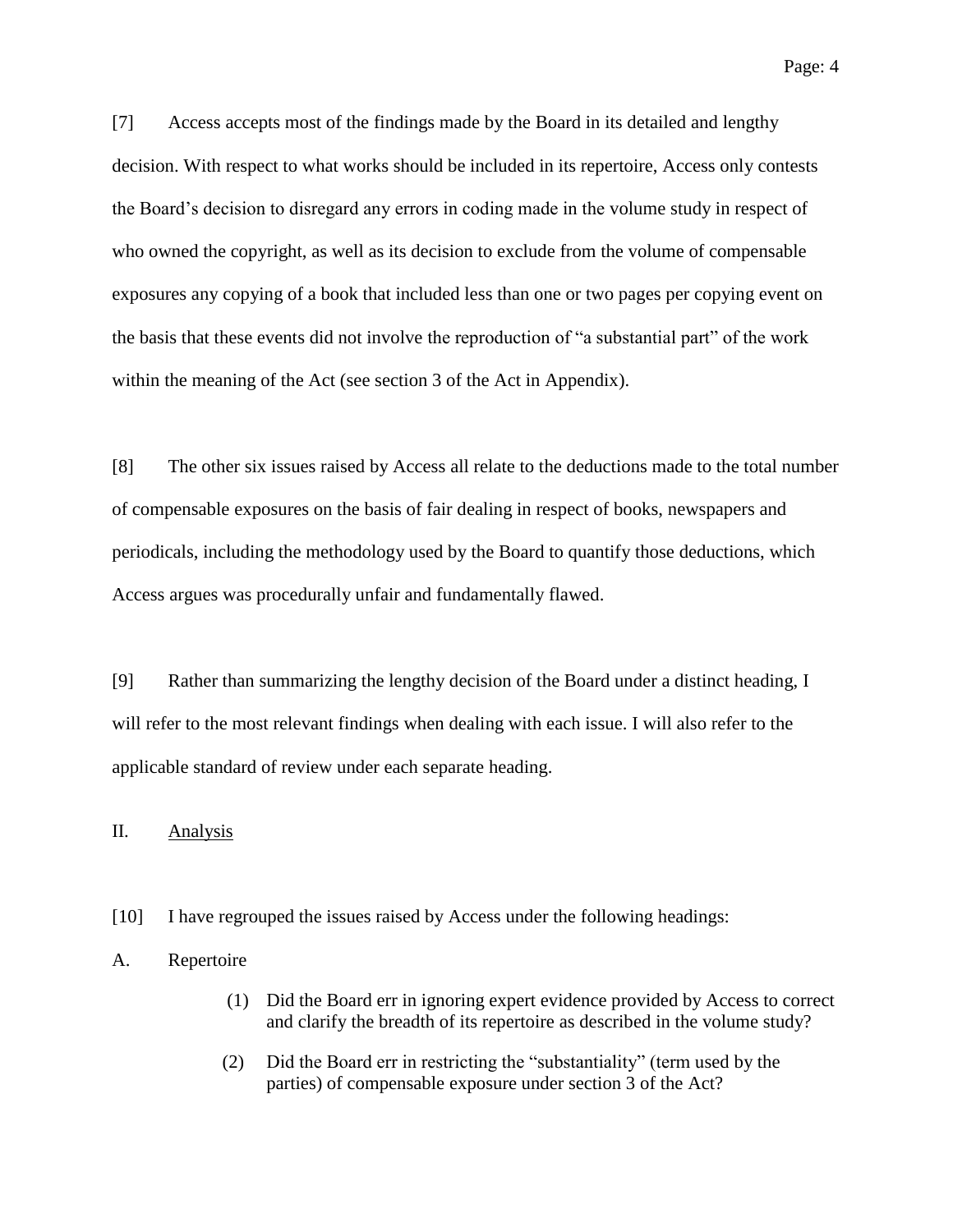#### B. Fair Dealing

- (1) Did the Board err in its application of the burden of proof?
- (2) Did the Board breach its duty to act fairly?
- (3) Was the Board's methodology unreasonable and did it err in assessing the relevant factors?
- A. Repertoire
	- (1) Did the Board err in ignoring expert evidence provided by Access to correct and clarify the breadth of its repertoire as described in the volume study?

[11] In *K-12 (2009)*, the Board found that the works captured by the volume study that were published by non-affiliated rights holders (NARH) would be included in Access' repertoire for the purpose of calculating the tariff on the basis of an implied agency relationship where the NARH ratified Access' administration of their rights by accepting the payment of royalties (*K-12 (2009)* at para. 133).

[12] In the proceeding at issue, the Consortium objected to such an inclusion with respect to the First Tariff and Second Tariff stating that this category of rightholders should not be considered. In its reasons (Reasons), the Board rejected Access' argument that issue estoppel applied because the decision was only quashed by the Supreme Court in respect of the fair dealing exclusions. In refusing to apply "issue estoppel", the Board exercised its discretion to ensure the fairness of the First Tariff and the Second Tariff. Additionally, the Board noted that Access itself sought to revisit other findings made during the *K-12 (2009)* proceeding (Reasons at paras. 125-126). The Board's conclusion on issue estoppel is not contested by Access in the present proceeding.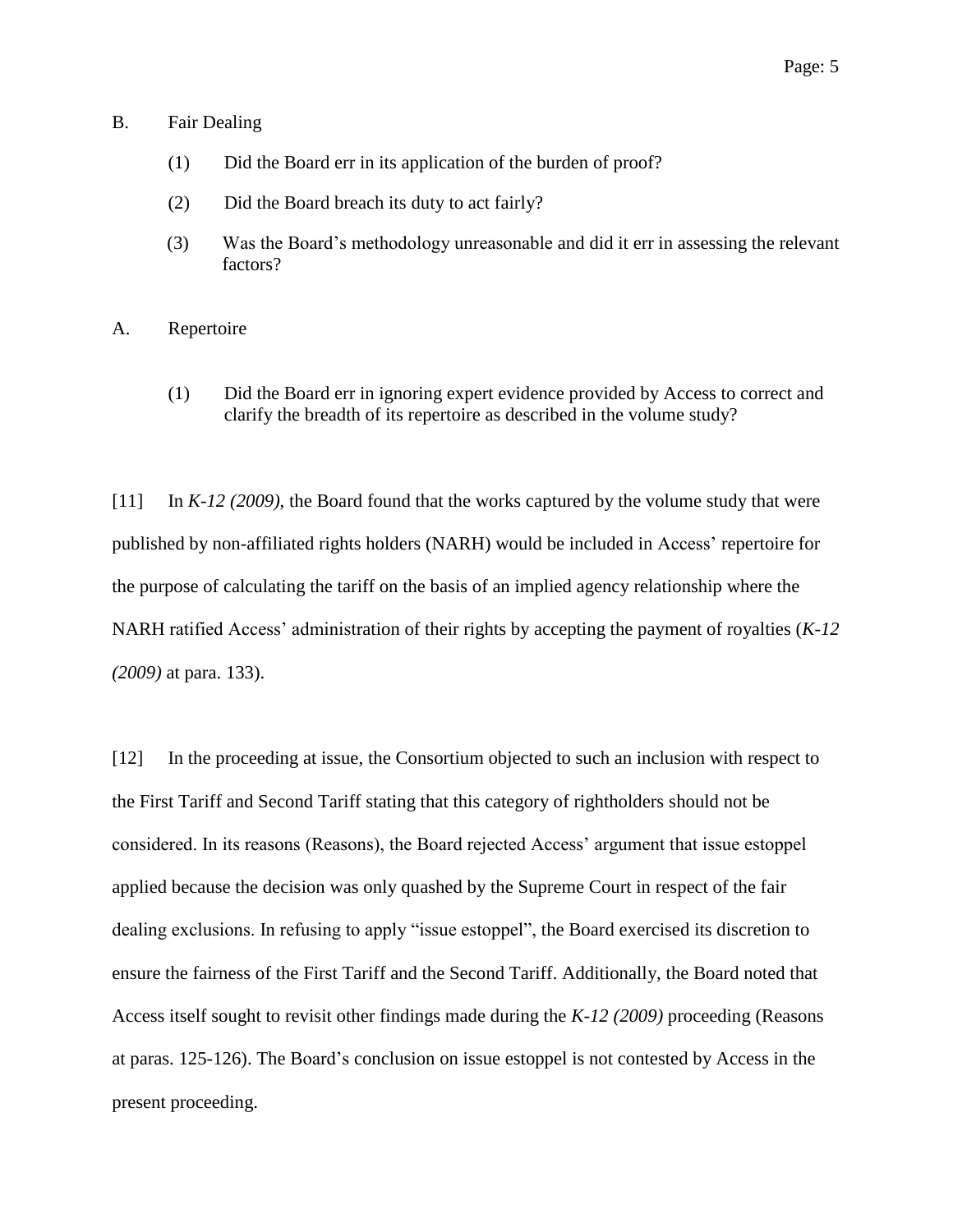[13] Because of its position that issue estoppel applied, Access says that there was no need for it to correct the coding errors made in the volume study where some works were wrongly attributed to NARH or no coding at all was given (0). Indeed, the Board had included all these works in Access' repertoire in its *K-12 (2009)* decision.

[14] However, this information became more relevant to answer specific technical questions posed by the Board that asked Access to confirm and clarify the meaning of certain fields in the data used, including identifying who signed agreements with Access and whether such entity owned the copyright (see Access' letter to the Board dated October 14, 2014).

[15] In Access' reply letter dated October 14, 2014, Access raised the issue of coding errors in response to the Board's technical questions. It further explained that if the Board rejected its issue estoppel argument, Access would need to conduct a more detailed analysis of the data in order to correct the breadth of its repertoire since the coding errors had the effect of significantly underestimating the number of copied works comprised in Access' repertoire.

[16] After the Consortium submitted its own expert report dated October 14, 2014 (also filed in reply to these questions of the Board), Access did provide such a detailed report and quantified the impact of the underestimation. The expert report prepared by Circum Network Inc. (Circum) dated November, 28, 2014 is attached to a letter dated December 5, 2014. This report makes it clear that the calculations provided by the Consortium's experts should not be accepted because of the underestimation resulting from the Consortium's assumption that only works expressly attributed (i.e. coded as such) to an affiliated righholder or to organizations in other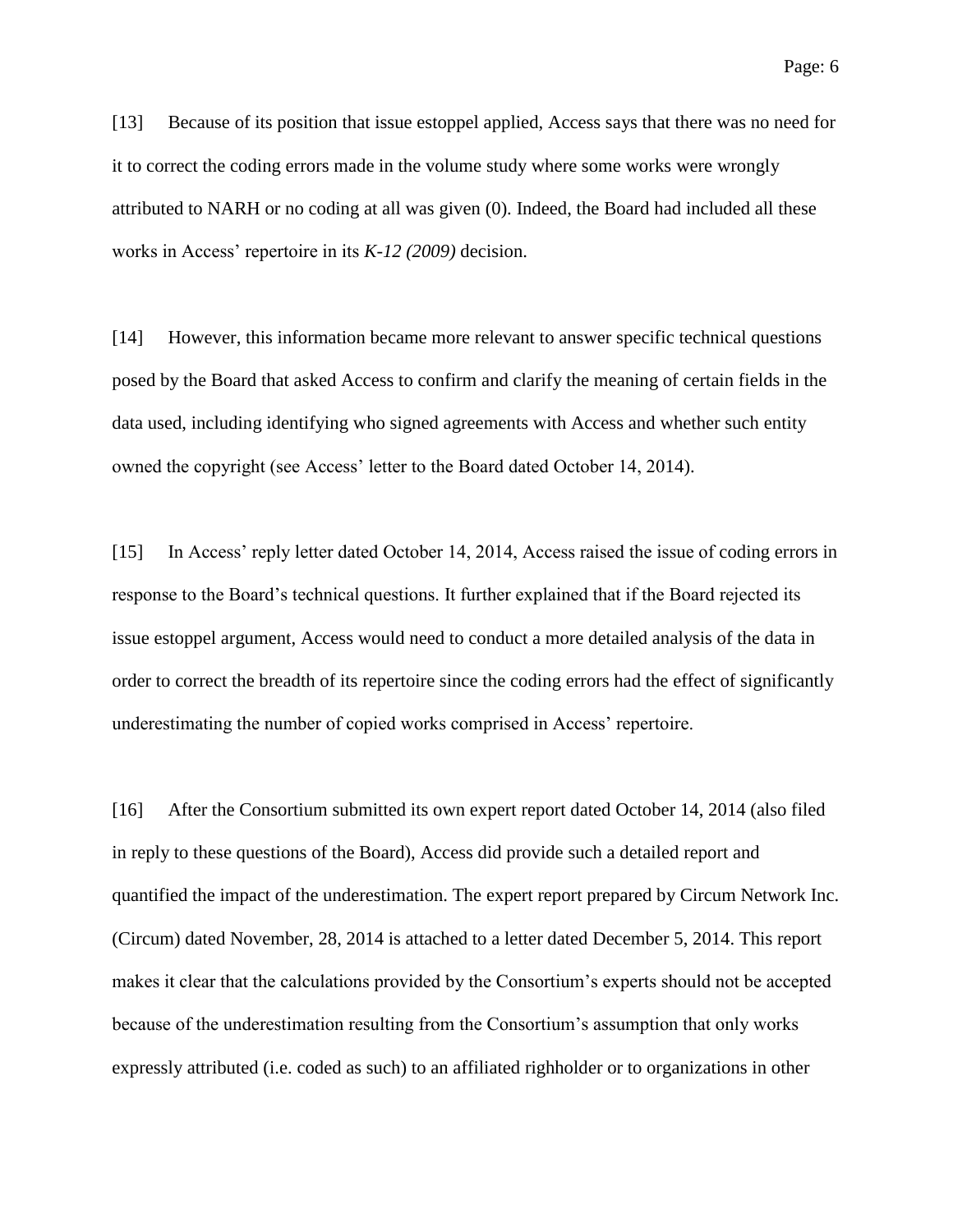jurisdictions (referred to as "Reproduction Rights Organizations" (RROs)) should be considered as part of Access' repertoire.

[17] Access' December 5, 2014 submissions and expert report dated November 28, 2014 were accepted by the Board and exhibit numbers (AC-114 and AC-114A) were attributed to this evidence.

[18] The Consortium did not object to the filing of this evidence, nor did it offer any comments as to its validity. In fact, the Consortium itself filed on December 5, 2014, another expert report in reply to Access' October 14, 2014 letter. The December 5, 2014 letter did not offer any comment by the Consortium in reply to Access' submission that its repertoire was underestimated in the Consortium material because of coding errors. As mentioned, the record was perfected on December 19, 2014.

[19] It is not disputed that if Circum's calculations had been accepted, this would represent a sizeable increase in the royalties to be paid to Access, which it estimates to represent approximately \$500,000.00 per year, or \$3 million dollars over the two tariff periods. Before us, the Consortium did not offer any other estimate of the potential impact of these coding errors, saying that it would have to review the validity of Access' calculations should the matter be reconsidered by the Board as its experts had not yet had the opportunity to comment on Access' calculations.

[20] In its Reasons, the Board deals with this question as follows at paragraph 405: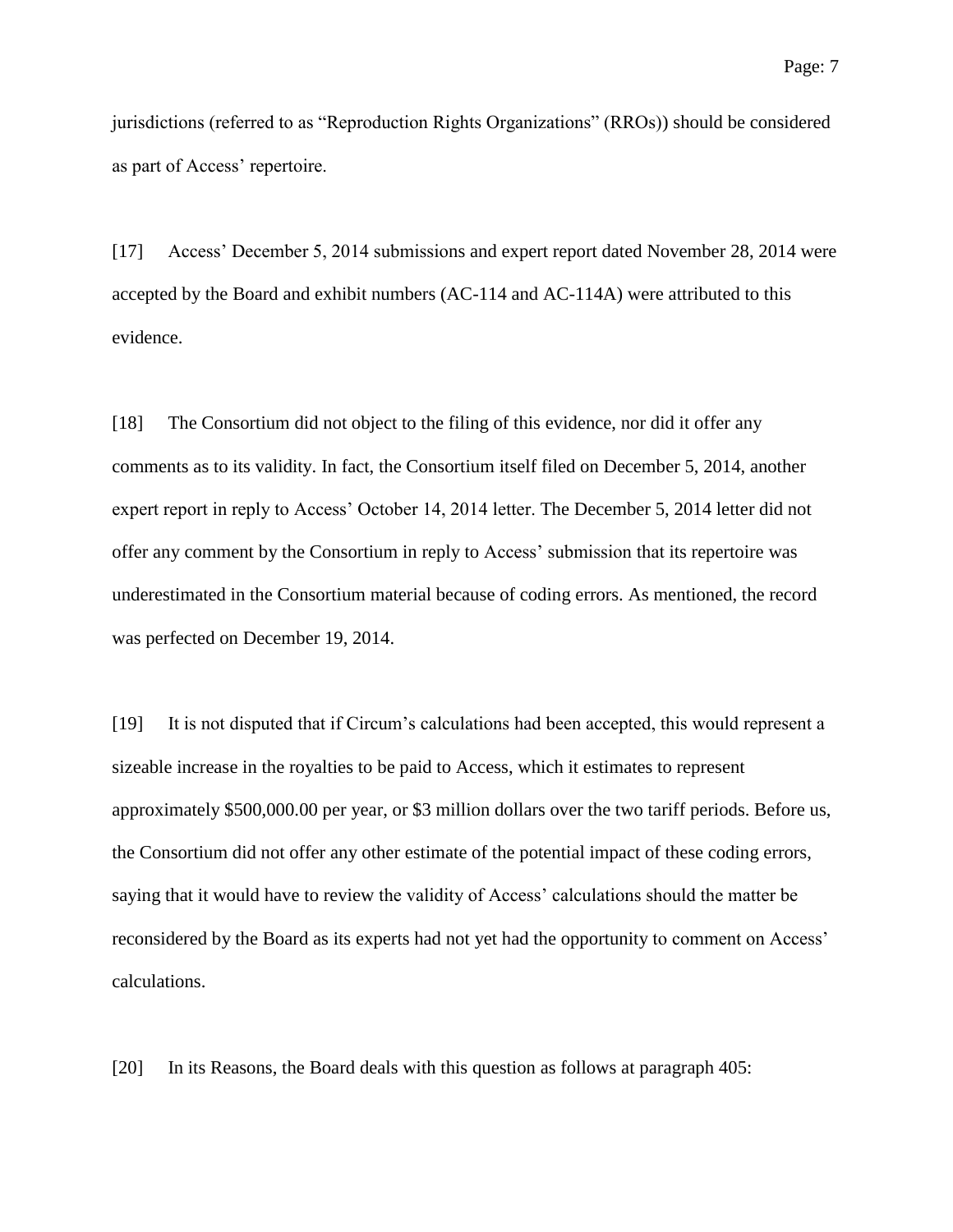[405] In a filing responding to the Board's technical questions, Access explained some problems with these variables.<sup>261</sup> In particular, Access claimed that using these variables to measure the volume of copying of works owned by its affiliates or authorized by bilateral agreements with RROs greatly underestimates the volume of such copying. We reject this claim for three reasons. First, Access has provided no evidence of the degree of underestimation. Second, Access has had many years to correct the underestimation but has chosen not to do so. Third, to the extent that the underestimation is related to works that were not in Access' repertoire in 2005-2006 when the copies were made but now are, we do not want to make that correction. (Emphasis added)

[21] Footnote 261 mentioned in the quote reproduced above refers to Access' letter dated October 14, 2014 where, as mentioned, Access only raised the issue of coding errors and how it could have a serious impact on the Board's calculation of compensable exposures.

[22] Although the Consortium argued that this finding was based on the weight given to the evidence by the Board, a matter with which this Court should not lightly intervene, it is difficult to conclude anything other than that the Board, through oversight, overlooked the expert evidence and submissions it accepted as exhibits AC-114 and AC-114A on December 5, 2014.

[23] The Board's clear wording that Access provided no evidence rebuts the presumption that a decision-maker has considered all the evidence before it.

[24] There is no ambiguity in the reasons expressed at paragraph 405 of the Board's Reasons reproduced above. The Board failed to consider that expert evidence had been filed to estimate the degree of the underestimation, that Access had chosen to correct the underestimation and that it explained in detail why it had not done so before. Access' statement that the corrections proposed by its expert did not result from an expansion of Access' repertoire in the years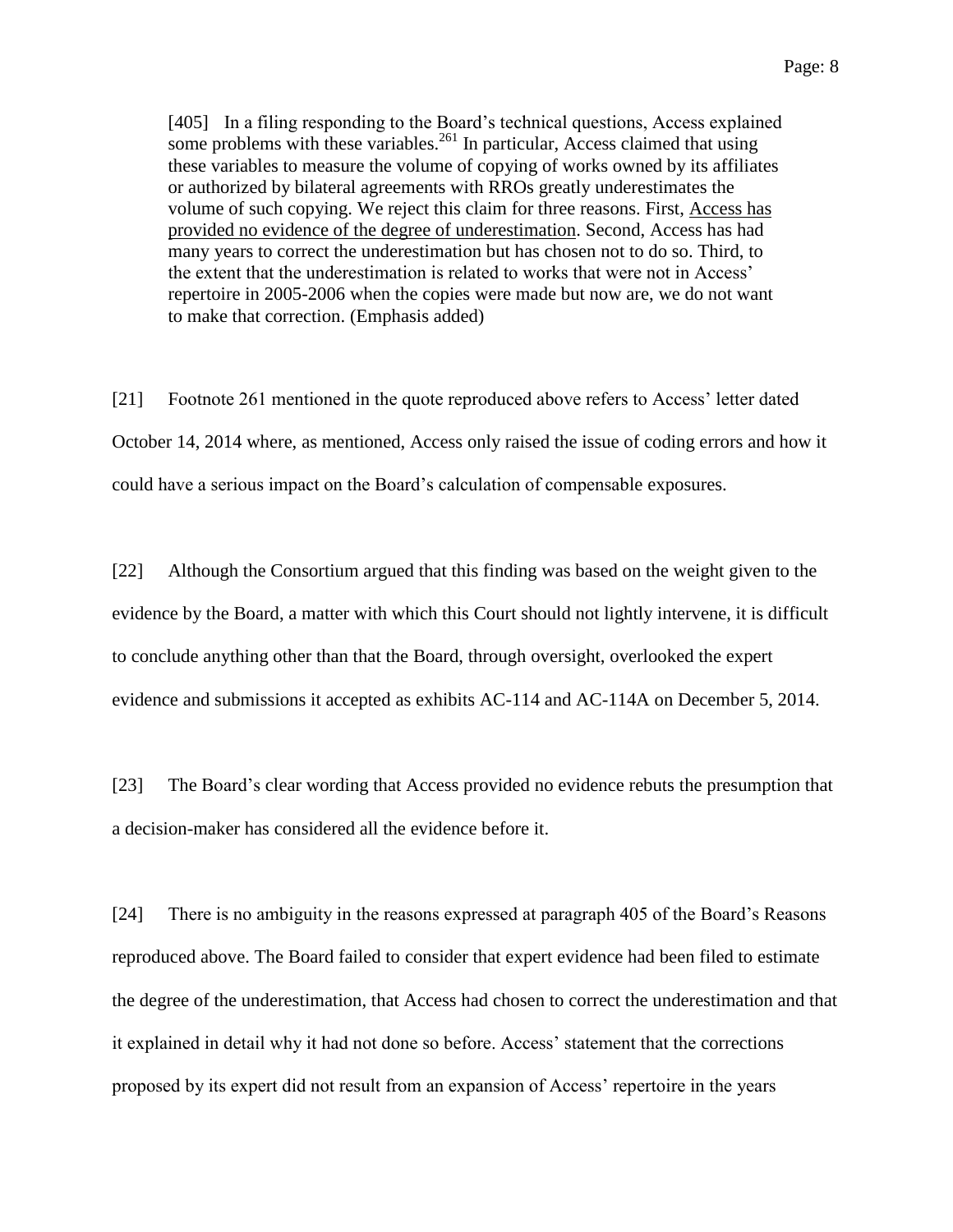subsequent to the data collected in the 2005-2006 volume study was not challenged before us. Thus, the Board's refusal to consider whether the repertoire was underestimated is unreasonable.

[25] This Court is not in a position to assess the weight, if any, to be given to Circum's report dated November 28, 2014. This issue is so clearly material that in my view, the Court should intervene and require the Board to assess the impact, if any, on the volume of compensable exposures. I note, however, that this is such a discrete issue that the parties may well be in a position to facilitate this exercise by jointly proposing the necessary adjustments that could then be approved by the Board.

(2) Did the Board err in restricting the "substantiality" (term used by the parties) of compensable exposure under section 3 of the Act?

[26] As mentioned earlier, the first issue to be determined by the Board was the volume of compensable exposures. To do this, it had to determine if all the copying reported in the volume study reproduced "the work or any substantial part thereof" within the meaning of section 3 of the Act.

[27] The Board reviewed the principles applicable to this exercise at paragraphs 212-217 of its Reasons. Access agrees that although it had initially characterized the issue before us as a question of law, the Board properly articulated the legal principles. The Board considered the Supreme Court of Canada's teachings in *Cinar Corporation v. Robinson*, 2013 SCC 73, [2013] 3 S.C.R. 1168 [*Cinar*], which states that a qualitative assessment is required to determine whether "a substantial portion of the author's skill and judgment" has been copied (*Cinar* at para. 26).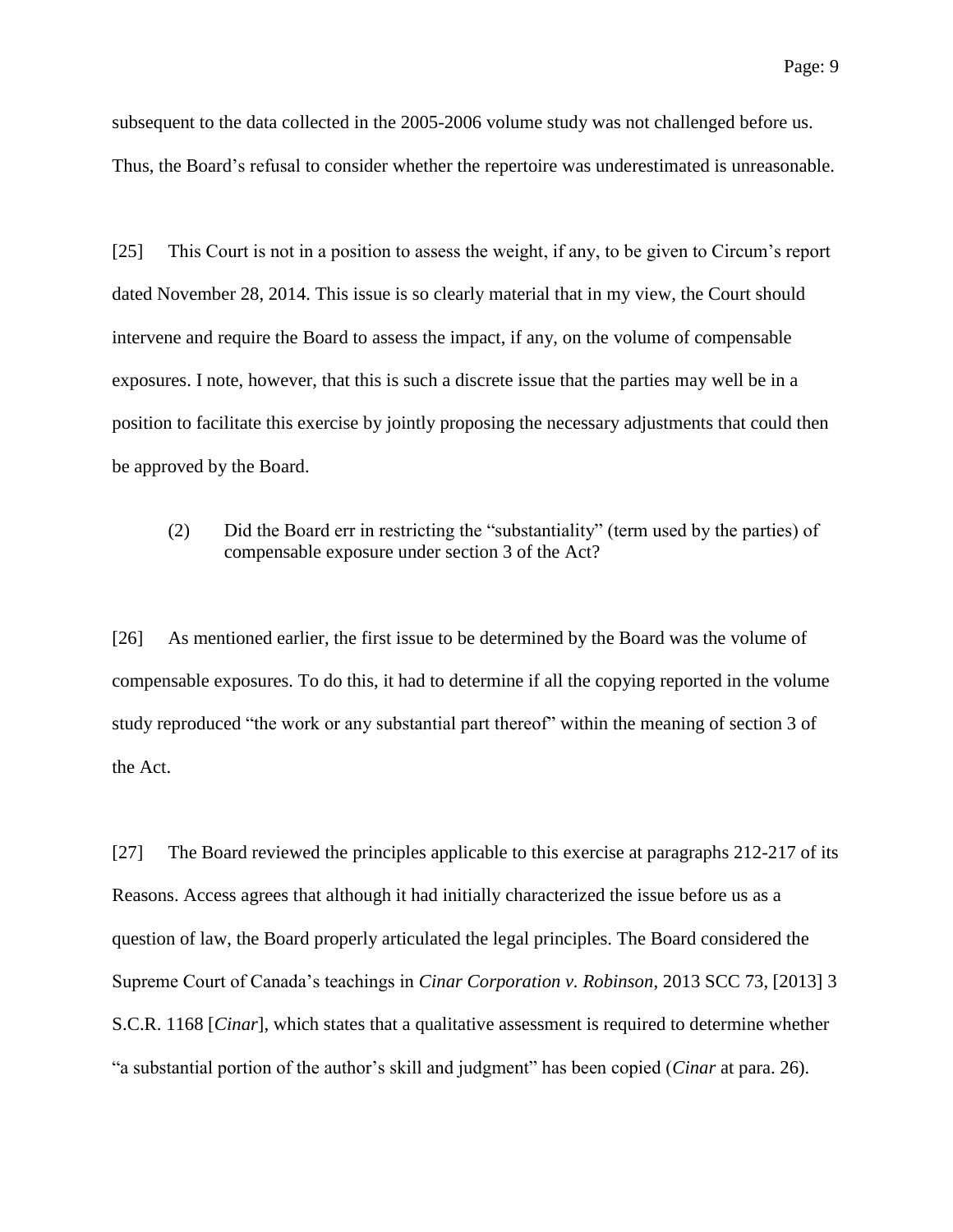Thus, whether the Board misapplied these principles to the facts of this case is a question of mixed fact and law reviewable on the reasonableness standard.

[28] To meet its burden of establishing that the copying captured by the volume study should all be considered as coming within the ambit of section 3 of the Act, Access proposed two approaches: first, it suggested that the Board should assume that if a teacher of K-12 schools values the ability to copy certain portions of a work, even very small excerpts from a work within Access' repertoire, it must be because the excerpts are qualitatively relevant and as such, can never be considered unimportant or unsubstantial copying. Second, Access presented some evidence supporting its view that even one or two pages of a book may constitute a substantial part of the book from which it is taken. The relevant evidence in respect of "substantiality" is set out in footnotes 42 to 44 of Access' Memorandum of Fact and Law and in its Compendium, with the most relevant evidence having been reproduced at tabs 20 to 22 of the Compendium.

[29] Access submits that the Board failed to properly consider this evidence, including, more particularly, some samples of pages copied from books, which should have enabled the Board to confirm the qualitative value of the content, of even as few as two pages.

[30] Finally, Access argues that the Board did not give due consideration to the evidence of compound copying; the Board did not include it in its calculations. According to Access, the Board could not set any bright-line rule based on the number of pages copied. While there were instances where one or two pages from the same book were copied more than once, it did not necessarily mean that the same pages were copied.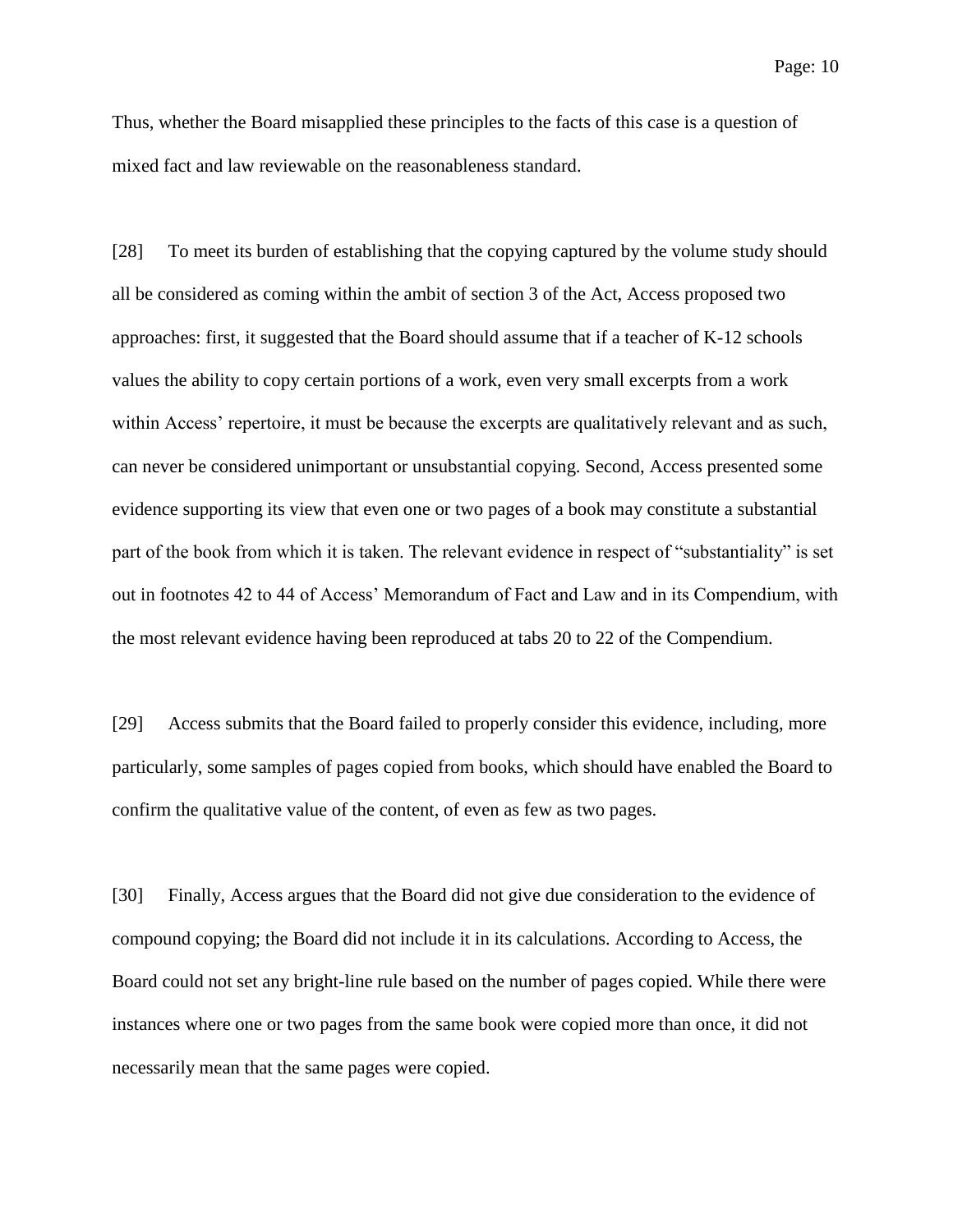[31] There is little to be said about Access' argument that the Board did not consider compound copying. It is clear that the Board was aware of this argument. It devoted several paragraphs to it (see Reasons at paras. 188-202). At the hearing, when asked what evidence would have enabled the Board to estimate what adjustment should be made on that basis, Access acknowledged that there was no such evidence. I have not been convinced that the Board made a reviewable error in concluding that, based on considerations described in paragraph 202 of its Reasons, it would not make any adjustments on the basis of compound copying. This is especially so when one considers the Board's comments at paragraph 195 that Access had acknowledged that it was not possible to empirically assess the incidence or volume of compound copying captured by the volume study. Thus, although the Board agreed that compound copying was relevant in theory, in practice, it could simply not measure this phenomenon.

[32] Given that Access raises an issue with respect to the Consortium's burden of proof to establish the fairness of its dealing, it is worth mentioning that Access bore the legal burden of establishing that all copying in the volume study constituted potential violations of the copyright in the works of its repertoire. In theory, this means that it had to satisfy the Board that each copying event involved a substantial part of a protected work within its repertoire. As there were thousands of copying events involved, Access obviously could not produce a case by case qualitative assessment.

[33] The Board discussed the testimony of Ms. Gerrish, Access' main (if not the only) witness on this issue (Reasons at paras. 218-220). It concluded that she provided anecdotal evidence that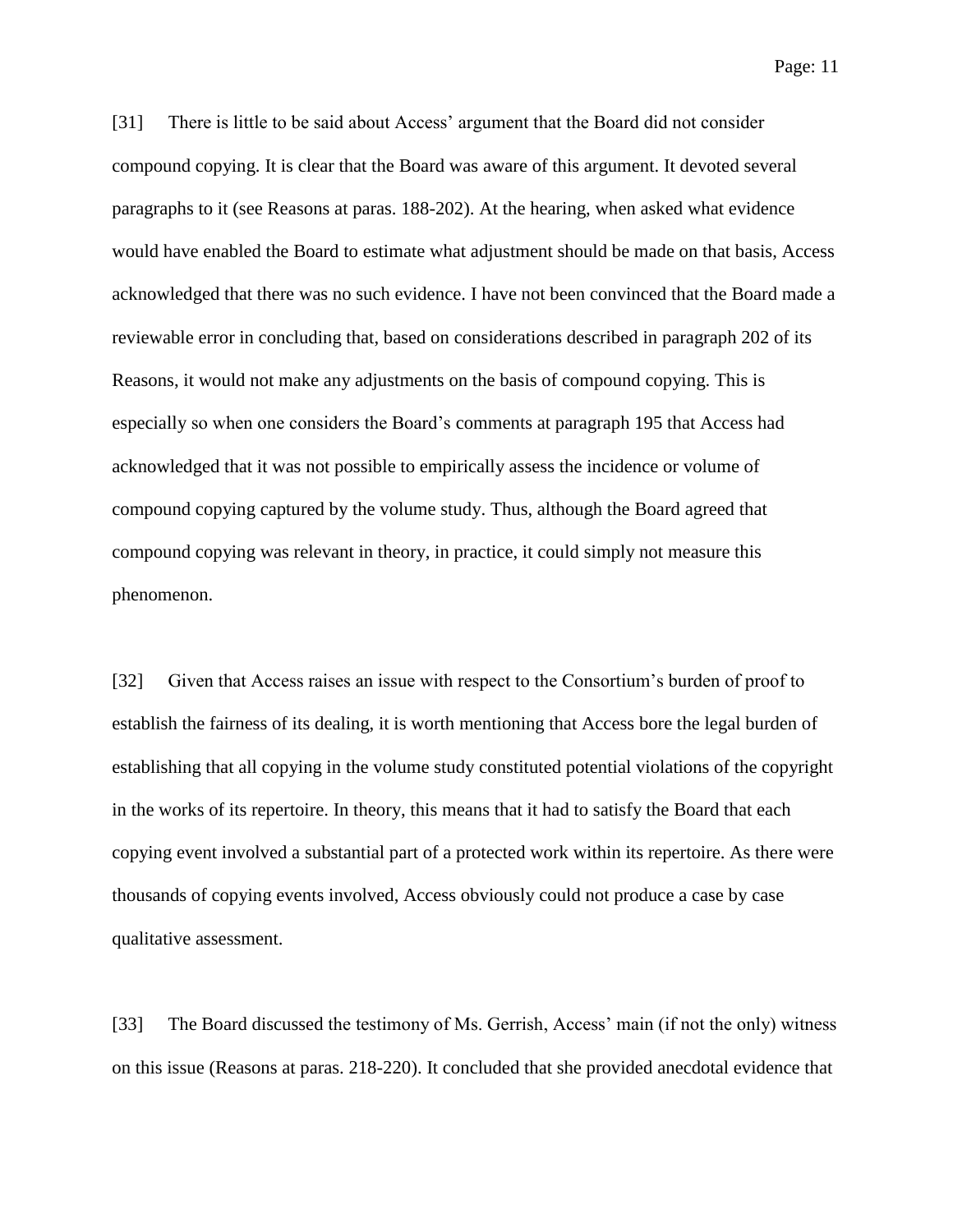did not provide the Board with a reasonable basis on which to appreciate the qualitative characteristics of portions of books in Access' repertoire that were actually copied (Reasons at para. 220). The Board refused to draw the inference proposed by Access that because in the one or two books identified by Ms. Gerrish, one or two pages could represent a substantial amount of skill, labour and judgment in certain books (only one textbook illustration was given), it should infer that this was so in respect of all the books referenced in the volume study (Reasons at paras. 217, 220). However, the Board did draw such an inference in respect of newspaper and magazine articles on the basis that these were much shorter works which, by their nature, could be treated differently (Reasons at para. 225).

[34] The Board expressly rejected the proposition that what is worth copying is *prima facie*  worth protecting, having found that this test had been discarded long ago (see footnote 136 of the Reasons). At the hearing before us, it became quite clear that Access could not explain how the copying choices made by a teacher for the purposes of preparing a lesson are related to assessing "substantiality". The Board came to this same conclusion when it found that copying for the purposes of meeting a student's educational needs is not a suitable proxy for substantiality (Reasons at para. 217). This seems altogether reasonable to me in the context of tariff setting proceedings.

[35] The Board also found that the subsample produced by Access, where actual copies of the excerpts involved in the copying event were produced, was too small to serve as a basis for the qualitative assessment of all the books in the repertoire.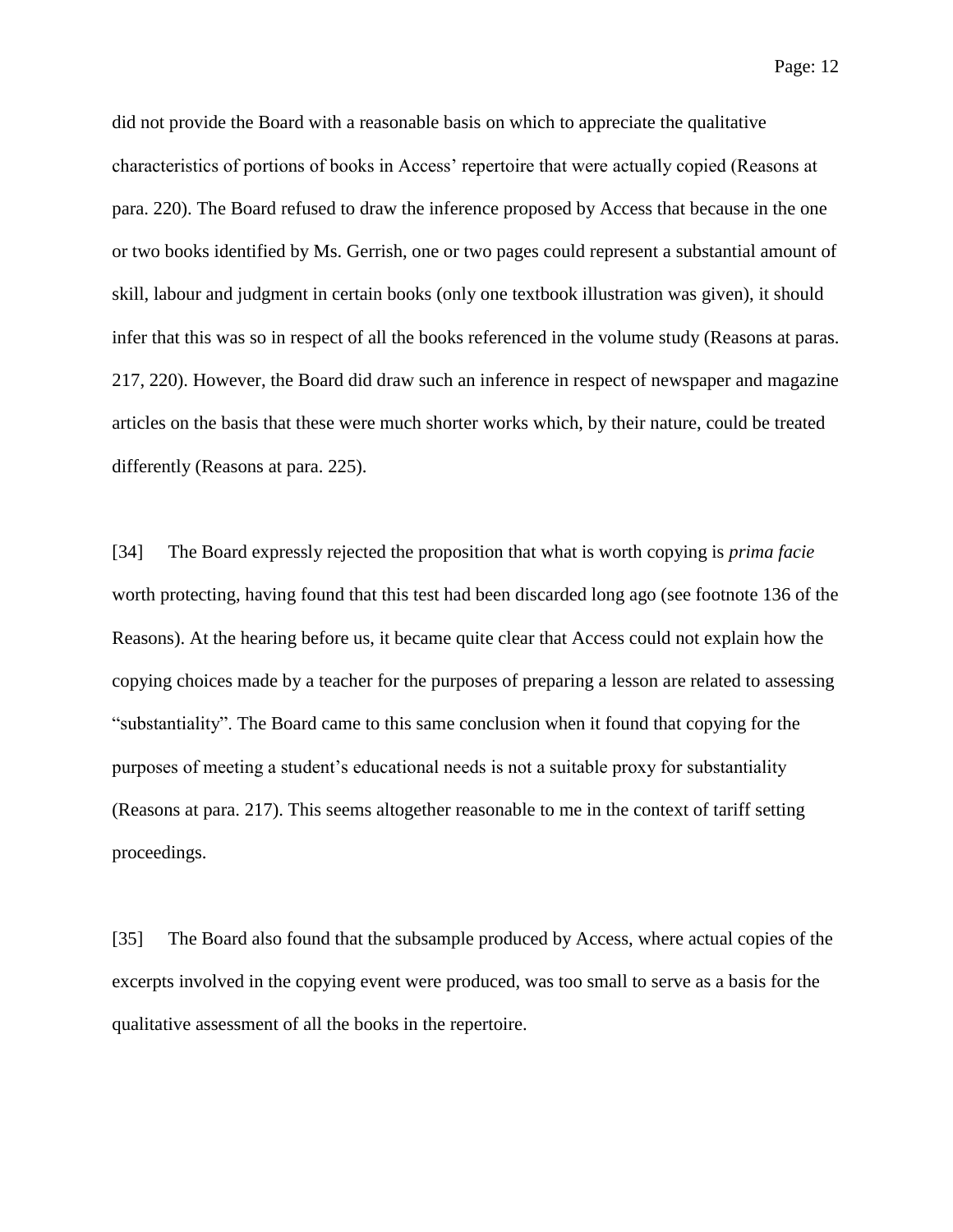[36] The Board did not expressly state that little could be gained from a review of these pages without the benefit of an expert or even a lay person that would carry out a reasoned analysis. I believe that it is implicit in the Reasons that a simple review of this limited evidence would not normally be sufficient to reach an appropriate conclusion on substantiality. This is confirmed by the Board's comments about how quantitative assessments are done when referencing *Cinar*  where numerous expert witnesses, conflicting testimony and voluminous supporting evidence were produced to determine the qualitative part of the work taken (see Reasons at para. 222).

[37] I have not been persuaded by Access that the Board ignored any evidence produced by Access. Indeed, the Board considered it and found that it did not provide a reasonable basis to assess the qualitative nature of the thousands of copying excerpts at issue.

[38] That said, the Board had a couple of options. First, if it had applied the approach proposed by Access in respect of the Consortium's burden of proof under the fair dealing analysis (see paragraph 81 below), the Board could have concluded that Access had not established that the exposures reported in the volume study amounted to reproduction of "a substantial part of the books" in its repertoire (this is the only genre in respect of which the finding of the Board is contested) given the lack of probative evidence produced by Access in this respect. Second, and what the Board chose to do, was to determine that because it did not have the benefit of a qualitative analysis applicable to the majority of cases, it was reasonable in the particular circumstances of the matter before it (fulfilling its statutory mandate to set a tariff where the parties only presented evidence on an aggregate basis) to infer that the copying of one or two pages from a book was not qualitatively substantial. This approach resulted in a smaller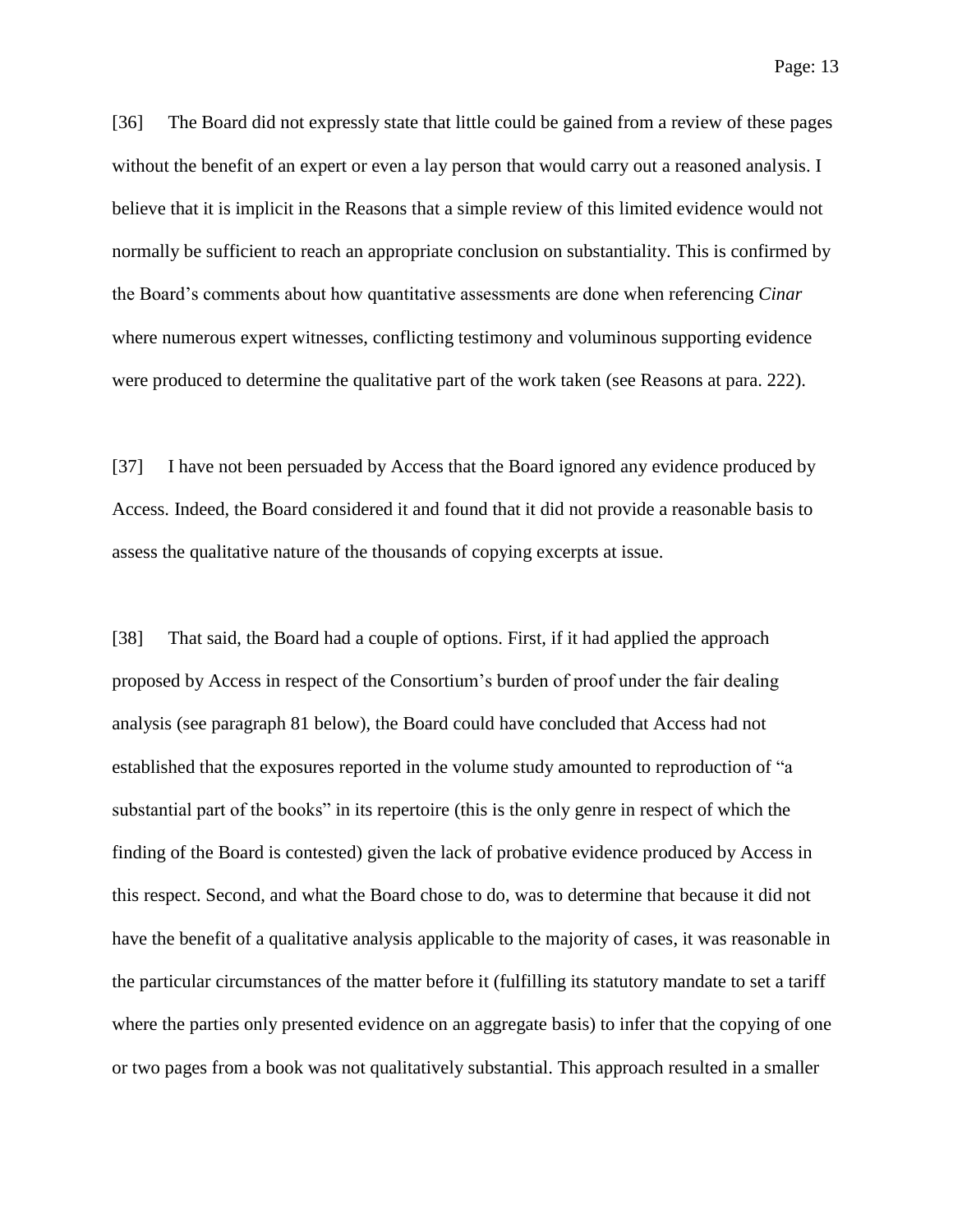volume of copying being classified as non-substantial than if a threshold of 1% of each such work was adopted (Reasons at paras. 226-227).

[39] It is the task of a tribunal or trial court to fulfil its mandate, despite the paucity or quality of the evidence before them. Such decision-makers must determine if they are satisfied that a certain question of fact has been established. This task is at the very core of the expertise of tribunals such as the Board. Inferences, like findings of facts, are owed considerable deference.

[40] In my view, in the particular circumstances of this case, and considering the mandate of the Board under the Act, it was not unreasonable for the Board to infer that the copying of one or two pages of a book did not constitute reproduction of a "substantial part of the work" within the meaning of section 3 of the Act. It should be clear however that, in my view, such an inference would rarely be within the range of acceptable outcomes when there is evidence produced about each work at issue and would normally constitute an overriding and palpable error in the context of civil litigation proceedings where infringement is at issue.

[41] Finally, I note that considering the application of fair dealing and of section 29.4 of the Act to the exposures, most of the so called "non-substantial copying" in respect of books would have been deducted anyway from the compensable exposures (see tables 24 and 25 of Appendix A to the Reasons).

B. Fair Dealing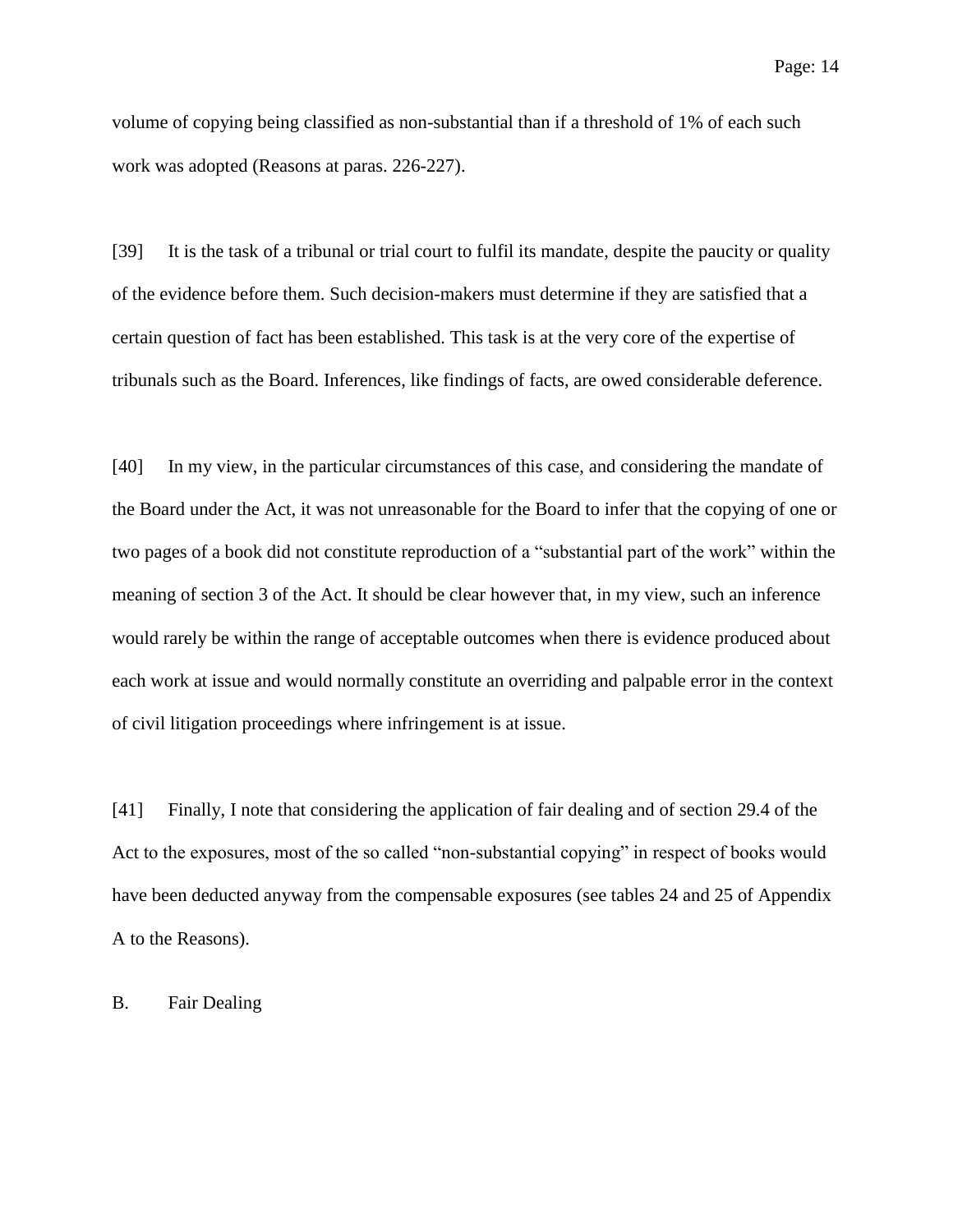[42] Before reviewing the parties' arguments under this heading, a few general comments are warranted.

[43] In *Alberta*, Justice Abella, writing for a majority described the concept of fair dealing and

the test to be applied as follows:

[12] As discussed in the companion appeal *Society of Composers, Authors and Music Publishers of Canada v. Bell Canada*, [2012] 2 S.C.R. 326 (*SOCAN v. Bell*), the concept of fair dealing allows users to engage in some activities that might otherwise amount to copyright infringement. The test for fair dealing was articulated in *CCH* as involving two steps. The first is to determine whether the dealing is for the allowable purpose of "research or private study" under s. 29, "criticism or review" under s. 29.1, or "news reporting" under s. 29.2 of the *Act*. The second step of *CCH* assesses whether the dealing is "fair". The onus is on the person invoking "fair dealing" to satisfy all aspects of the test. To assist in determining whether the dealing is "fair", this Court set out a number of fairness factors: the purpose, character, and amount of the dealing; the existence of any alternatives to the dealing; the nature of the work; and the effect of the dealing on the work.

[44] Justice Rothstein, writing in dissent, made useful and indisputable comments when he

wrote:

[39] … This appeal is about fair dealing under s. 29 of the *Copyright Act*, R.S.C. 1985, c. C-42 ("Act"). Whether something is fair is a question of fact (*CCH Canadian Ltd. v. Law Society of Upper Canada*, 2004 SCC 13, [2004] 1 S.C.R. 339, at para. 52 ("*CCH*")). Fair dealing is "a matter of impression" (*CCH*, at para. 52, citing *Hubbard v. Vosper*, [1972] 1 All E.R. 1023 (C.A.), at p. 1027). In *CCH*, this Court found that the factors proposed by Linden J.A., at the Federal Court of Appeal (2002 FCA 187, [2002] 4 F.C. 213, at para. 150), to help assess whether a dealing is fair, provided a "useful analytical framework to govern determinations of fairness in future cases" (para. 53). While useful for purposes of the fair dealing analysis, the factors are not statutory requirements. (Emphasis added)

[45] In *Alberta*, the Supreme Court focused on fair-dealing for the purpose of private study.

The Court had to deal with the viewpoint from which fair dealing for this purpose is to be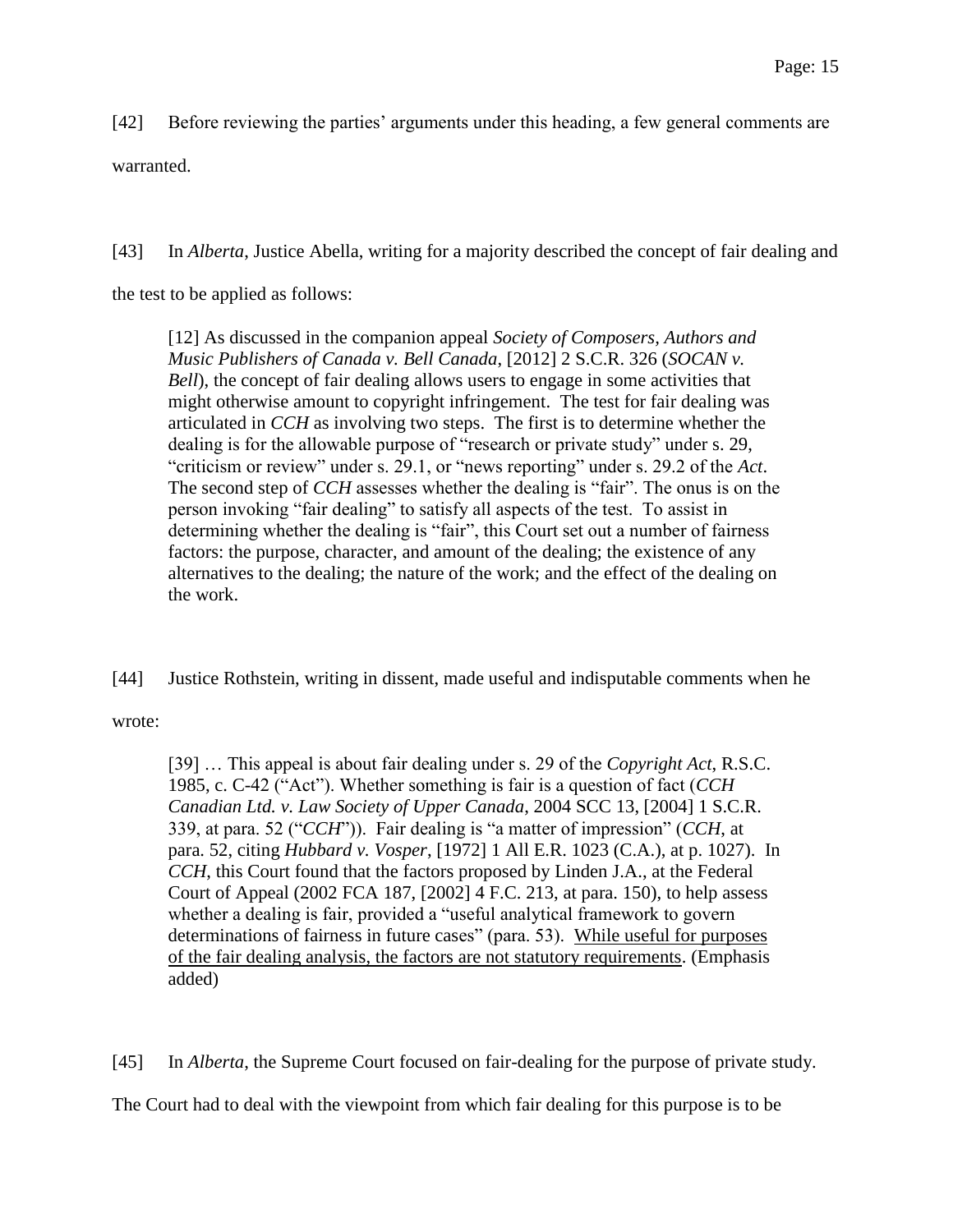assessed – the teacher or the student, particularly when multiple copies are made for one or more classes. Shortly thereafter, the Act was amended to include "education" as another purpose in respect of which users could rely on section 29 of the Act. In my view, this addition removed the dichotomy between teachers' or students' viewpoints under the section 29 analysis, when education is the relevant purpose.

[46] It is also well-known and reiterated in *Alberta* that the factors set out in *CCH* originate from the decision of Lord Denning in *Hubbard v. Vosper*, [1972] 1 All E.R.1023 (C.A.), at 1027. A review of these last two decisions makes it abundantly clear that not all the fairness factors are relevant in all cases nor is any one factor usually determinative.

[47] To fulfill its mandate, the Board had to balance the public interest in compensating the copyright owners for the taking of substantial parts of their work against the public interest in giving certain users the right to reproduce such parts for certain purposes including education and private study.

[48] This is what the second step of the test established in *CCH* and applied in *Alberta* is meant to do.

[49] The Board dealt with fair dealing in section XIII of its Reasons (see paras. 229-351). It then described its statistical approach to fair dealing at paragraphs 418 to 457. Finally, its calculation of same can be found in Appendix B to the Reasons, which starts at page 168 of the decision.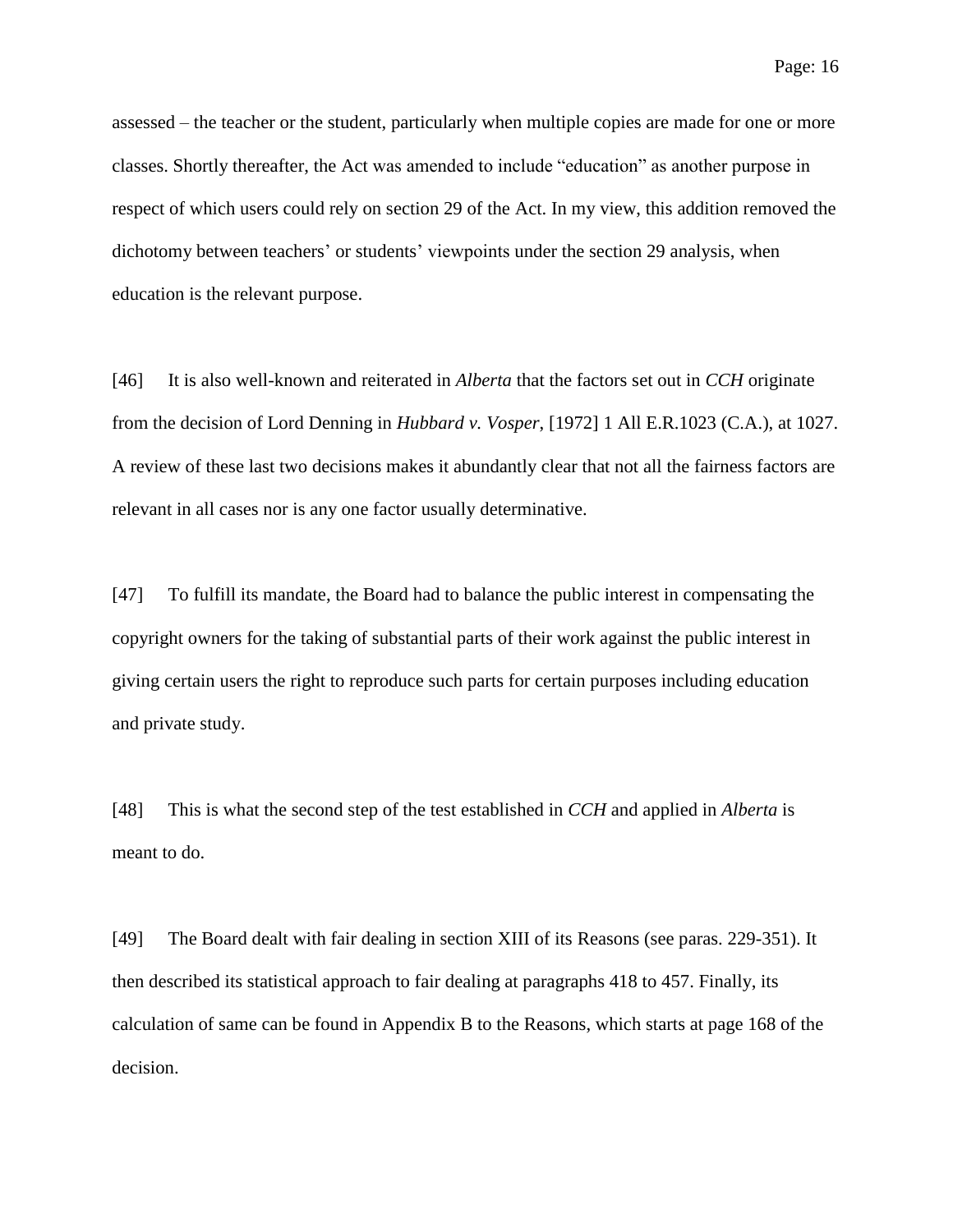[50] I will now turn to the first issue raised by Access in respect of the Board's analysis of fair dealing. But first, for ease of comprehension, I will re-enumerate the recognized six fair dealing factors. They are: the purpose, character, and amount of the dealing; the existence of any alternatives to the dealing; the nature of the work; and the effect of the dealing on the work.

(1) Did the Board err in its application of the burden of proof?

[51] Access states that, contrary to what it did in other decisions, the Board did not expressly refer to the burden of proof in its reasons except to recognize the general principles set out in *CCH* and *Alberta*. Access submits that there are sufficient indications in the Reasons and in the methodology used by the Board on which to conclude that the Board failed to properly apply the legal and evidential burden imposed by law on the Consortium.

[52] In Access' view, the Consortium had to meet its burden of establishing that the first five factors tended to make its copying activities fair. Access recognizes that because it was in possession of more information than the Consortium in respect of the sixth factor (effect of the dealing), it had to provide evidence in respect of that factor. In its view, it met this burden. This issue is dealt with later on in these reasons.

[53] Based on its comments at paragraph 350 of the Reasons, that "the parties did not adequately address fair dealing," Access argues that the Board should have concluded that the Consortium had failed to meet its burden under the second step of the test for the application of the fair dealing use and refuse to deduct any exposure from the volume of compensable exposures that are in dispute.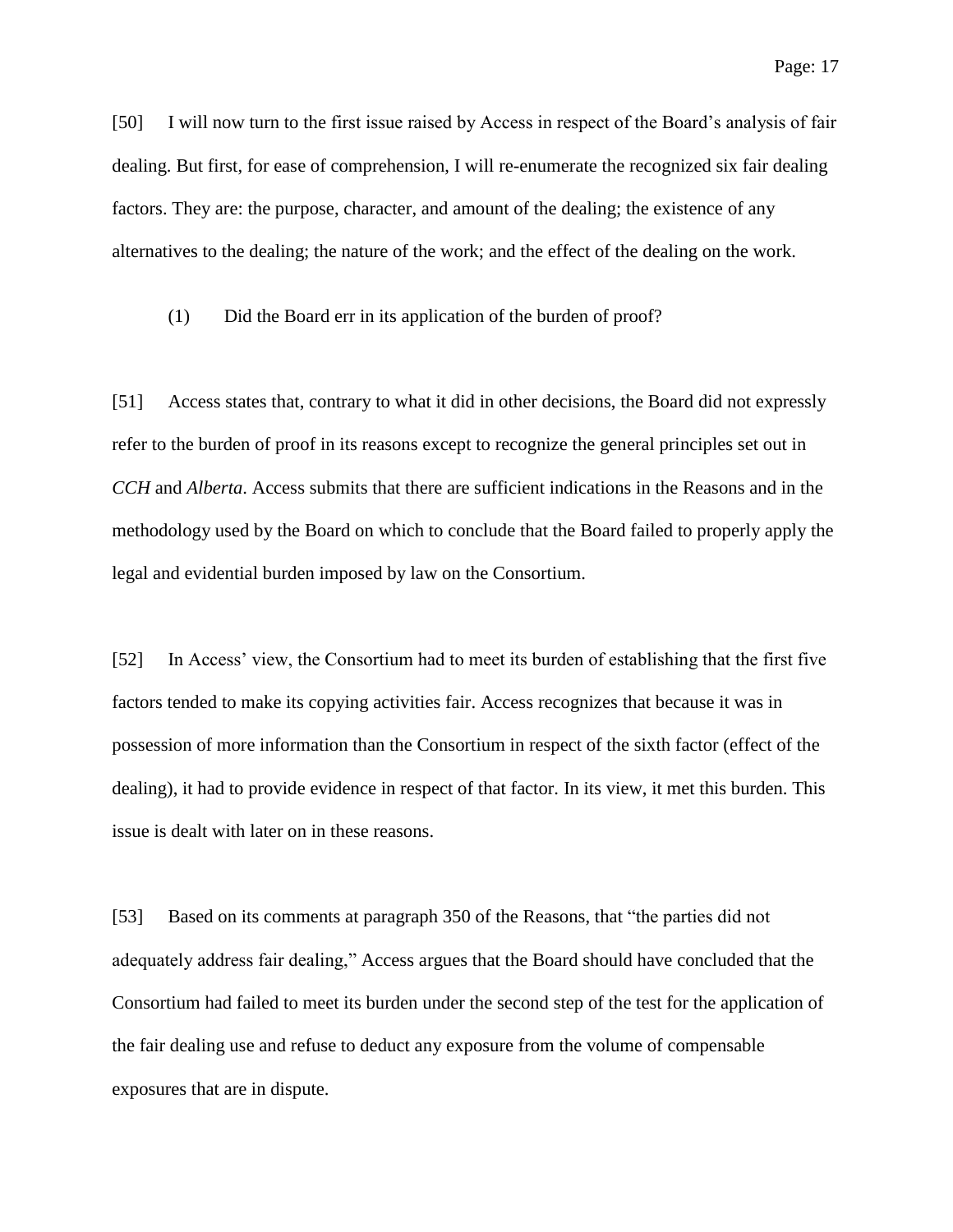[54] Finally, Access states that by creating a neutral category in the statistical methodology adopted, the Board disregarded the applicable burden of proof (see outline of oral argument at

para. 41). In its view, anything falling in the neutral category should be considered as not fair (i.e. in the unfair category). Access submits that even if the Board, as an administrative decisionmaker, did not have to follow formal rules of evidence, it was still bound to apply the legal burden as expressed by the Supreme Court in *Alberta* (see *Alberta* at para. 12).

[55] I agree that, as a matter of law, the Board cannot ignore the burden on the Consortium to establish that it was entitled to the application of section 29 of the Act. This question is reviewable on the correctness standard. However, I have not been persuaded by Access' arguments that the Board disregarded the burden of proof in this case.

[56] The question of who bears the legal burden is rarely relevant when reaching a conclusion based on the evidence. It is usually only determinative in cases when there is no evidence or no evidence capable of establishing a fact, or when the evidence is so evenly weighted that a decision-maker will determine an issue on that basis.

[57] In this case, to put the Board's comments and findings in context, it is useful to review in broad terms how the parties chose to fulfill their respective burdens in respect of the second step of the fairness test.

[58] The Consortium chose to present its case using two different approaches. First, the Consortium presented evidence in respect of guidelines issued in 2012 (see *Copyright Matters!*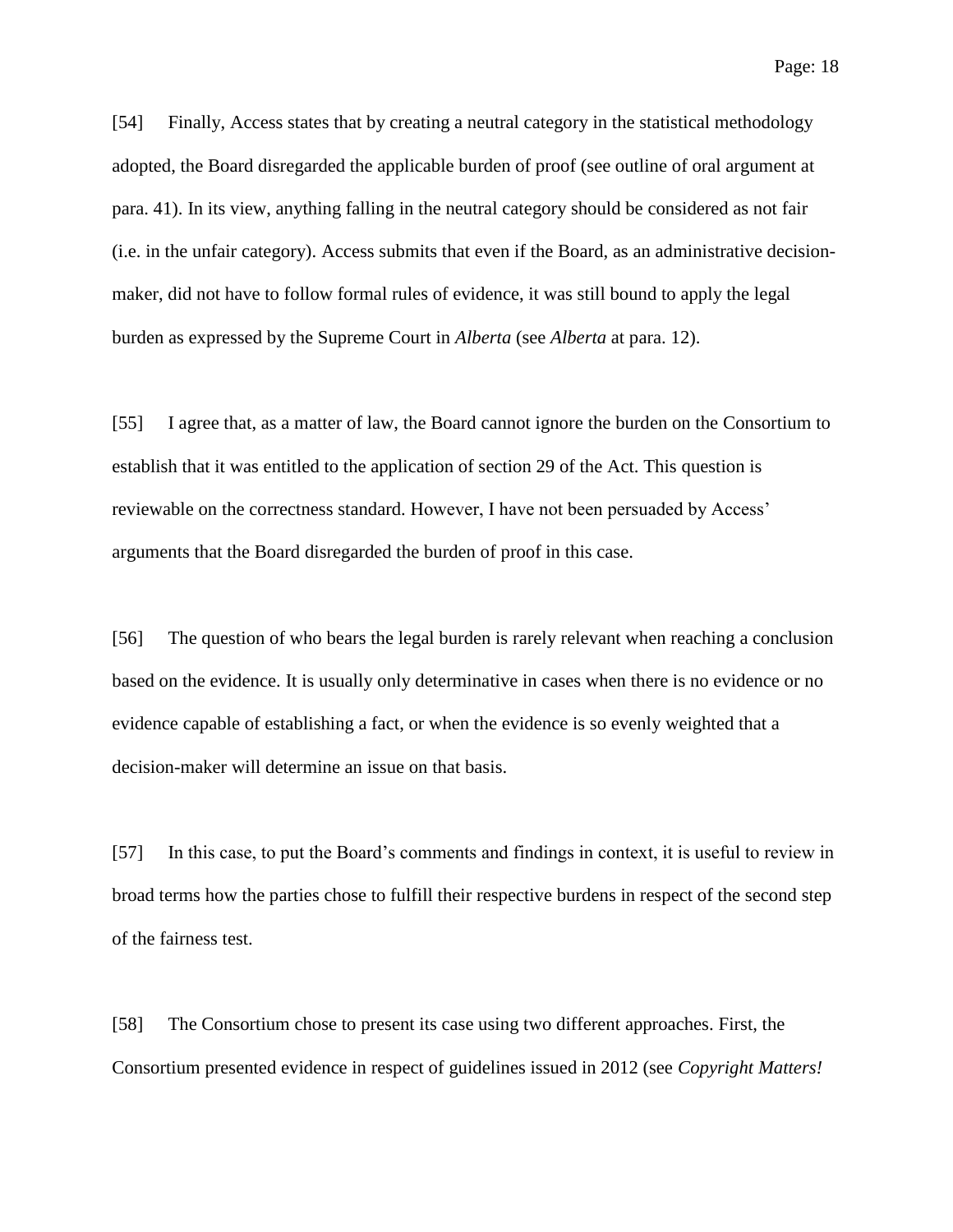*Some Key Questions & Answers for Teachers*, 3rd ed., Respondents' Record [RR], Vol. 1 at Tab 4) (the Guidelines)), and the fact that they had been widely distributed to K-12 school teachers. This was presented as evidence of a general practice of the type referred to at paragraph 63 of *CCH*. The Consortium argued that any copy made following those Guidelines would necessarily be fair (presumably these would only be relevant for the period covered by the Second Tariff). Ultimately, the Board found that it could not rely on the Guidelines for the purpose of setting the royalty rates (Reasons at paras. 233-234).

[59] Although both parties were clearly disappointed by the fact that the Board did not offer any detailed comments on their evidence relating to those Guidelines, Access did not challenge this finding, which was based on its assessment of the weight of the evidence. This was a wise decision, for indeed, the Board's conclusion was clearly open to it on the evidentiary record.

[60] Access argued extensively in its memorandum (not at the hearing or in its outline of oral argument) that the Board was wrong to discard the Guidelines as they were the best evidence of the behaviour to be assessed to determine the issue of fairness. This resulted, according to Access, in the rejection of what Access believed was the Consortium's better case. Yet, in my view, Access does not indicate how the Board's actions on this point render its analysis unreasonable.

[61] That said, contrary to Access' submissions, the Guidelines were not the only evidence tendered by the Consortium to meet the second part of the *CCH* test (i.e. weighing the fairness factors).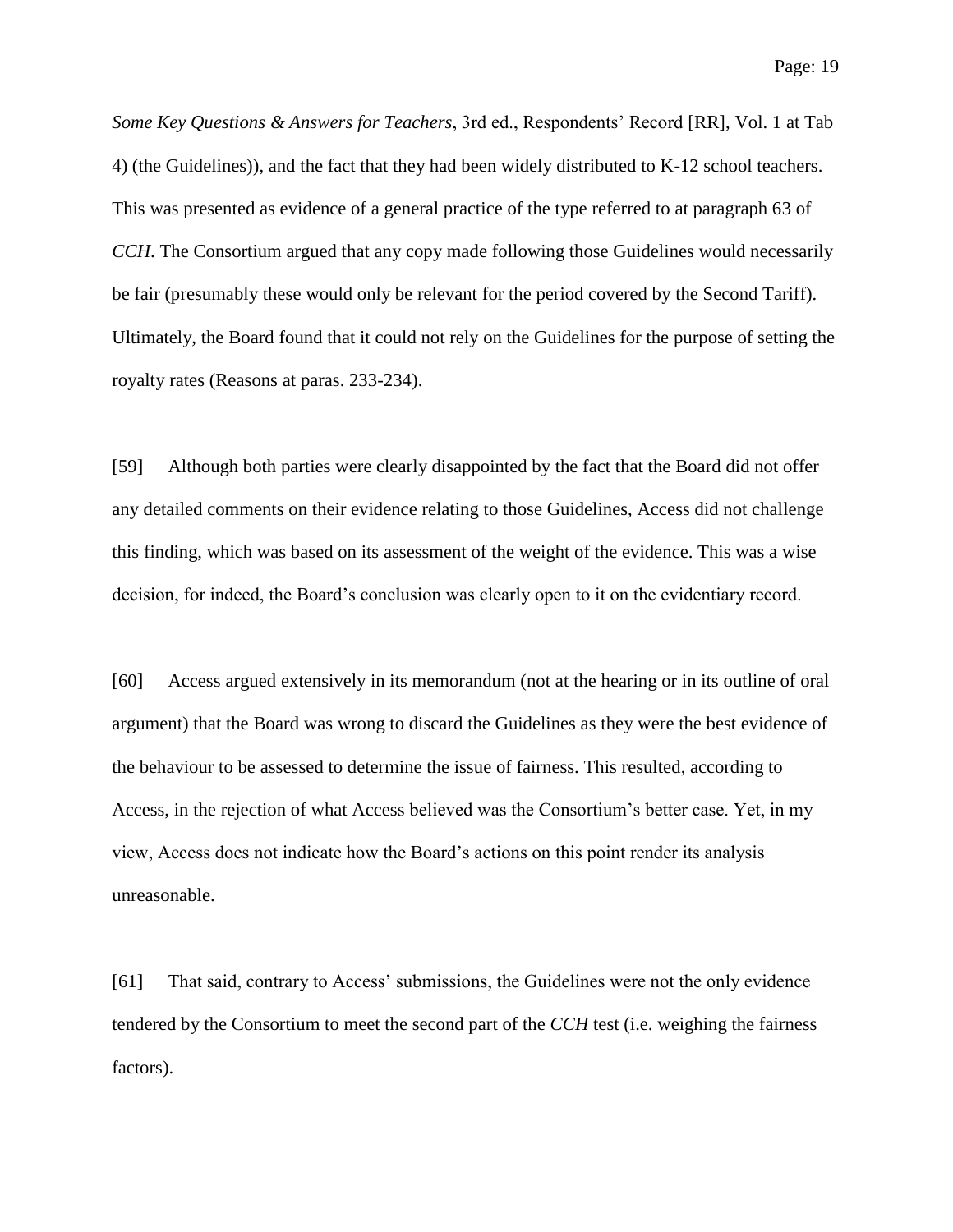[62] It is apparent from a review of the expert report filed by the Consortium (RR, Vol. 2 at Tab 17) that the Consortium did present a second approach based on an evaluation of the *CCH*  factors. I note that the Consortium's experts even offered alternative calculations, for example, in respect of "the amount of the dealing" factor, although it assumed based on the instructions received, that reproduction of 10% or less of a book would be considered fair, the said experts also calculated the impact of the Board's finding that only the reproduction of 7%, 5%, 3% or 1% of each work would be fair (RR, Vol. 2, Tab 17 at 438).

[63] Access had, for its part and as mentioned, marshalled evidence in respect of the sixth factor given that in its view, this factor militated towards finding that the dealing was not fair because of the considerable effect that copying had on the market for those works. Its expert had also calculated what would be fair by using and adjusting the Board's previous calculations in 2009 to account for what it considered fair based on *Alberta* (Applicant's Record [AR], Vol. 1, Tab I at 887-889). Access had also taken the position that the Guidelines were flawed and indeed promoted unfairness (Reasons at para. 231). In its view, the Board could only deduct the exposures that Access had conceded met the fairness test.

[64] It is now appropriate to put paragraph 350 of the Reasons on which Access relies in context by reproducing paragraphs 340 to 350:

[340] Unless we were to accept, in their entirety, the contentions of one party or the other on fair dealing—which we do not—the calculations by the parties cannot be accepted as they are. Nor is it apparent that the data can be readily disaggregated. This poses some difficulties in the evaluation of the amount of fair dealing that we expect occurred during the 2010-2015 period.

[341] Since fair dealing is a matter of impression, one approach would be to consider the copying as a group, or in groups, the latter of which the Board did in the *K-12 (2009)* decision and its redetermination in the *K-12 (2013)* decision.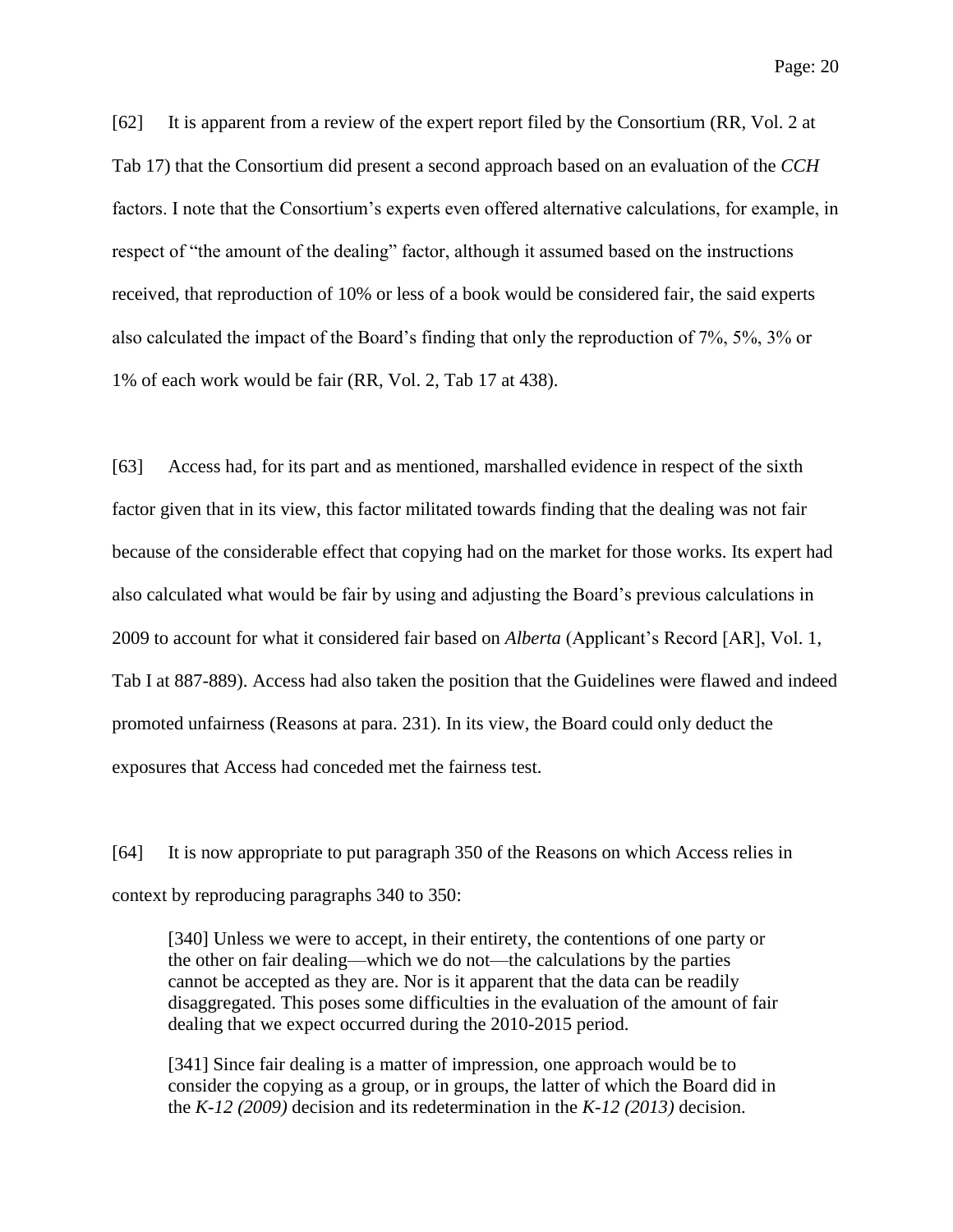[342] In *K-12 (2009),* the Board identified four categories of copies that met the first step (i.e., the purpose) of the fair-dealing test. It then considered whether such copies were fair. Following the redetermination in the *K-12 (2013)* decision, all four categories were found to be fair dealing. In other words: all copies that were identified as having been done for a permitted fair-dealing purpose were found to be fair.

[343] In relation to genres that were compensable in *K-12 (2009)* (namely: books, newspapers, and magazines) the evidence does not suggest that the copying identified as Categories 1 through 4 in *K-12 (2009)* has characteristics that differ from copying that was not placed into a category. The only potential difference between copying that was placed into Categories 1 through 4 and that which was not, is in their purpose of the dealing and goal of the dealing.

[344] As noted above in our consideration of the purpose of the dealing, in Part XIII.C, approximately 75 per cent of all copying of books, newspapers and magazines in this matter was done for the purposes of "student instruction, assignments and class work," and qualifies to be considered for fair dealing, but was not considered for fair dealing in the *K-12 (2009)* decision nor in its redetermination in *K-12 (2013).* As per our discussion in our consideration of the goal of the dealing, $^{230}$  above, the goal of such a dealing would tend towards fairness.

[345] Given that copying identified in Categories 1 through 4 were all found to be fair, and given that copying done for the purposes of "student instruction, assignments and class work" shares the characteristics of copying identified in those categories, were copying of books, newspapers, and magazines to be considered in a group, or groups, it is likely that we would conclude, in relation to those copies made for a permitted purpose, that such dealings were fair.

[346] However, it is unlikely that it is actually the case that all copies under consideration that were made for a permitted purpose are non-infringing. In the absence of evidence of a sufficiently followed practice, and among such a large and varied number of institutions, the approximation created by such a groupbased approach likely be too rough of a measure.

[347] We therefore require some means of establishing an actual measure of fairdealing copying. In this matter, since the data adduced by the parties is at the aggregate level, we approximate the amount of fair-dealing copying by using this data.

[348] We generally proceed with our calculations in the same manner as the parties, by determining the number of copies that were made for a permitted purpose, and, of those, how many were fair. However, in order to use the aggregate information in evidence, we must make the assumption that the characteristics of copying (such as the goal of the dealing, the amount of the dealing, or nature of the work) are independent of one another. For example,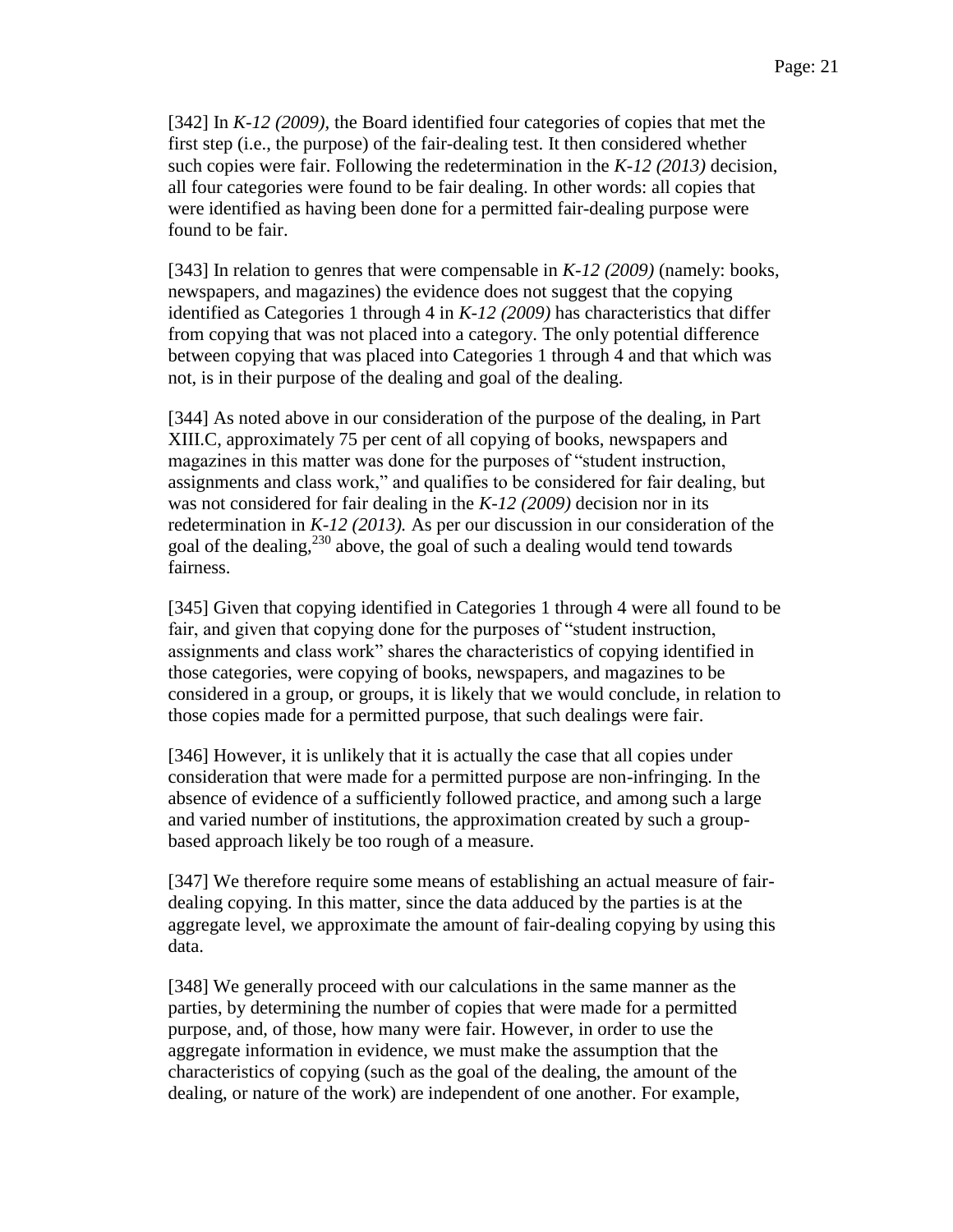whether a copy is made for one purpose or another, the amount of the work copied is not dependant on the purpose. This assumption is necessary, since the data that was adduced by the parties from the Volume Study does not let us correlate such characteristics with one another with any confidence.

[349] Given that the information in relation to consumables, which were not compensable under the *K-12 (2013)* decision, is also drawn from the 2006 Volume Study, and was also provided to the Board in aggregate form, we use the same method for approximating the amount of fair dealing in relation to consumables as well.

[350] The full methodology and calculations are discussed in Part XVI.E and in Appendix B. The methodology is of our own design, inspired however by submissions of the parties, particularly those of the Objectors. The calculations use data that is part of the evidence. Our assumptions and inferences are also based on the evidence. Because we are of the opinion that the parties did not adequately address fair dealing, we had no choice but to fashion a methodology of our own.

[65] On a fair reading of paragraph 350 of its Reasons, it is clear that the Board did not err as Access alleges. In my view, the Board did not find that the Consortium failed to file evidence that was capable of meeting its burden. Rather, the Board was not prepared to accept the calculations and assumptions of either party. Thus, it had to use the data produced in evidence to make its own inferences and calculations of what would in this case be fair. The Board's purpose was to come to its own "impression" of what was fair in the best manner possible considering that both parties had agreed to use aggregate data to establish the volume of copying during the relevant period.

[66] Turning to the neutral column included by the Board in its methodology, I understand that the Board classified exposures of books in this category when the evidence adduced did not help the Board to form an "impression" either way as to the fairness of the dealing. While classifying an exposure as neutral may have affected the Board's overall fair dealing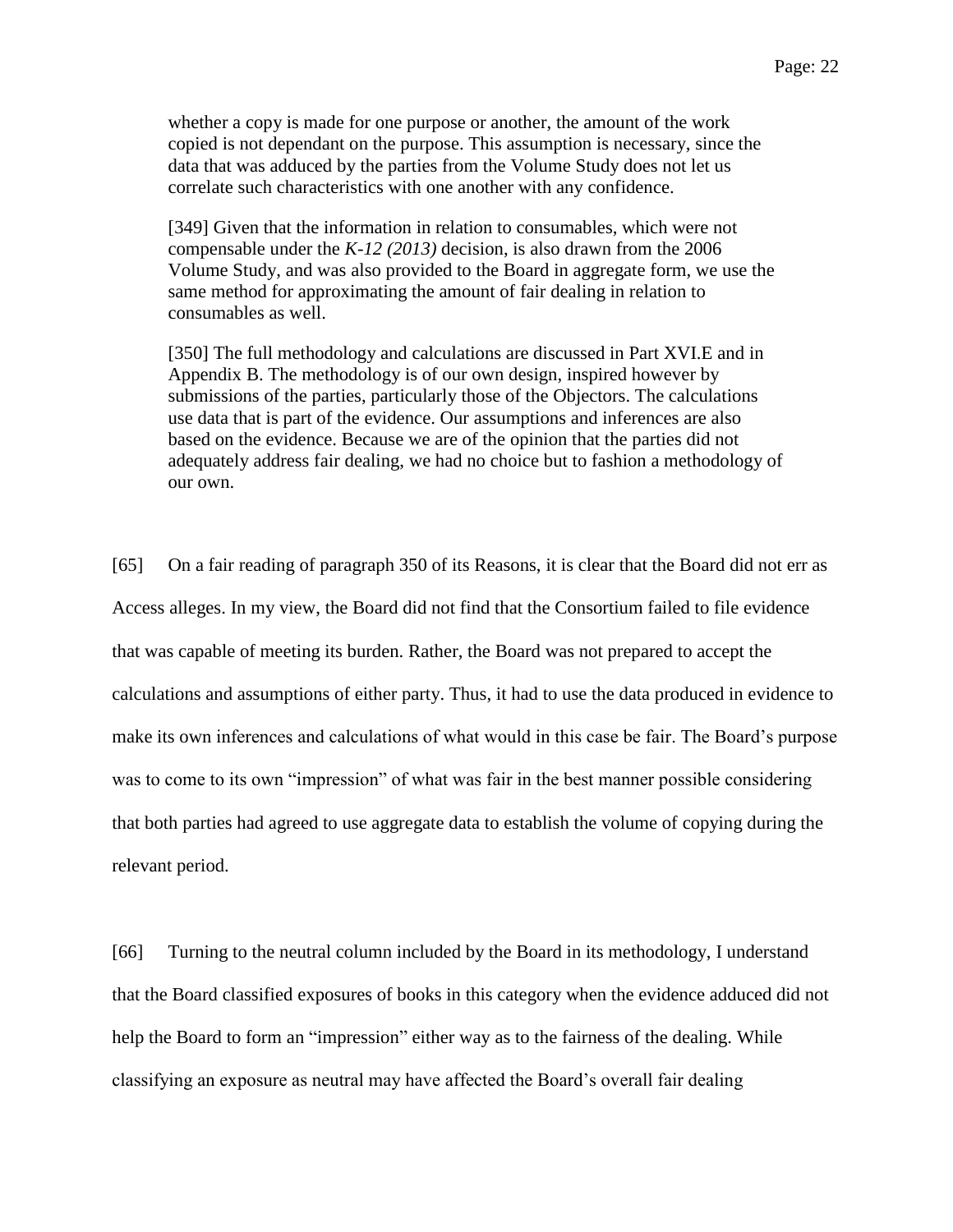"impression" with respect to books, I do not agree that unless an exposure is considered as tending to fairness, it can only be viewed as tending to the unfairness of the dealing. This would make each factor a statutory requirement that must be met and mean that each factor necessarily applies in the same way to all copying events. As mentioned, this is simply not the law. I cannot conclude from the simple fact that the methodology included a neutral category that this means that the Board erred in law by failing to have due regard to where the burden of proof lied.

[67] I will now deal with Access' argument that the Board breached its duty to act fairly when it failed to seek comments on the methodology it applied to form its "impression" in respect to books.

(2) Did the Board breach its duty to act fairly?

[68] At paragraph 351 of its Reasons, the Board wrote:

[351] The use of our own methodology raises the issue of whether or not we should submit it to the parties for comments. We decline to do so, for three reasons. First, allowing the parties to comment on the methodology issue would introduce several months of needless delay. We believe that the record is complete enough as it is. Second, the methodology is fundamentally based on the six-factor legal framework from CCH. This is a well-known framework, on which the parties have already commented extensively. Finally, the methodology uses data found in the evidence. The later has been extensively examined and crossexamined by the parties.

[69] Access submits that by adopting this methodology, the Board changed completely the case that it had to meet because it eliminated the main basis on which the Consortium had presented its case, namely, the Guidelines. To establish this, it referred to paragraphs 34-36 of the Consortium's statement of case (see RR, Vol. 1, Tab 1 at 191). Access submits that it had a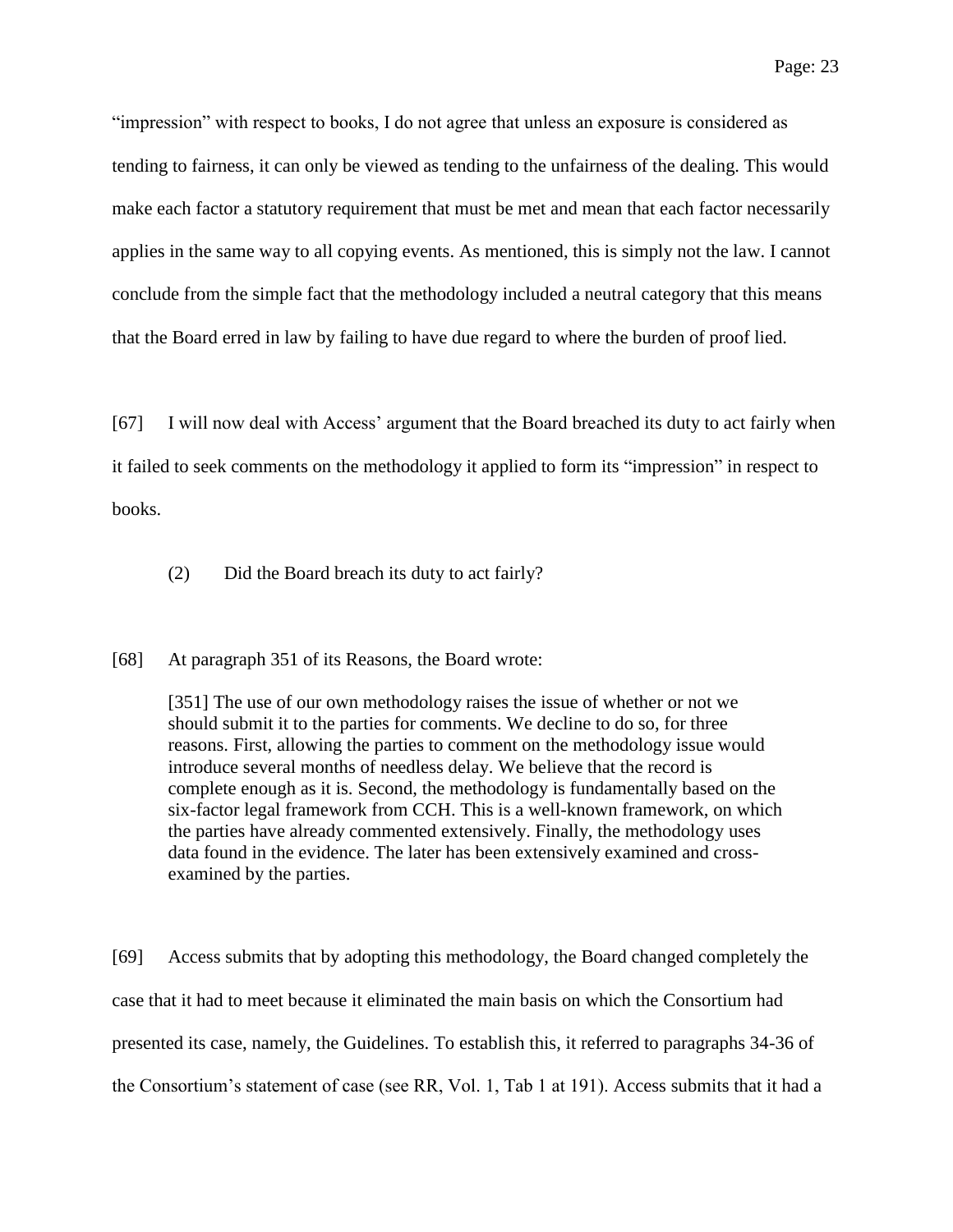legitimate expectation that the Board would give it an opportunity to comment on its methodology as it resulted in the exclusion of a very large portion of compensable exposures. Access adds that had it known that the Board would use this methodology, it would have presented evidence addressing this methodology. However, when asked what type of evidence this would include, Access could not offer any details. It simply said that its expert could have offered comments on the validity of this approach.

[70] After a careful review of Access' submissions, its memorandum, its outline of oral argument and its compendium, it appears that what Access wants is the chance to present arguments as to why considering each factor independently of each other leads to an absurd result. This it can do before us as it is also contesting the reasonableness of the Board's assessment.

[71] As to the seriousness of the impact of using this methodology, I note that the Board's method actually reduced the number of compensable exposures that the Consortium and its experts had put forward as fair. Although I agree that the first reason given by the Board (additional delay) is not a good answer or even an appropriate consideration on the facts of this case, Access has not persuaded me that the Board erred when it held that; i) the record was complete enough to determine if its methodology was satisfactory; and that ii) it used the *CCH*  factors and data on which both parties had the opportunity to comment on at length and to examine extensively including through cross-examination.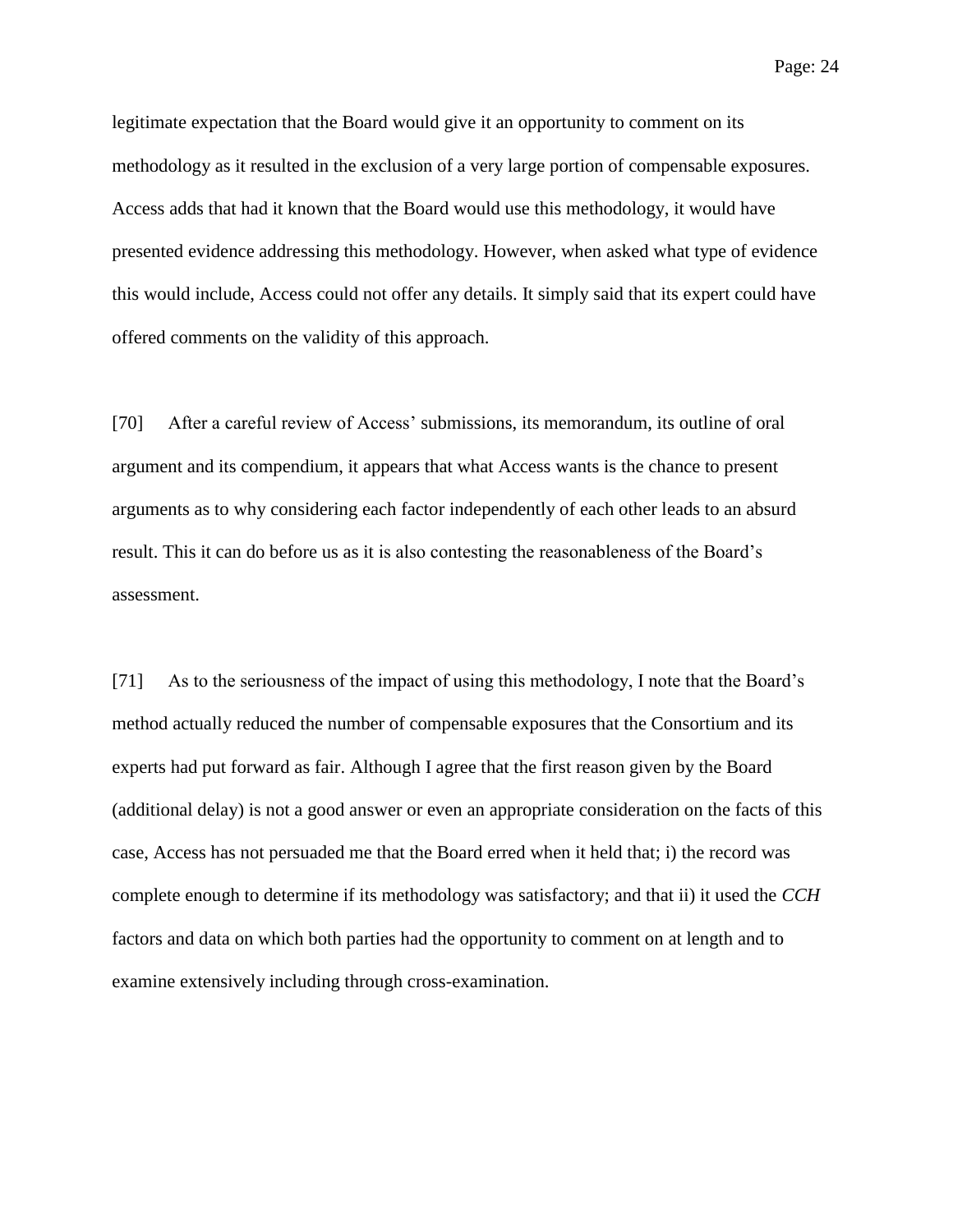[72] As mentioned, the Consortium did not ground its case only on the fairness of copying behaviour in accordance with the Guidelines (see RR, Vol. 1, Tab 1 at 193). Counsel for the Consortium confirmed at the hearing before us that indeed their experts had, using the criteria provided by counsel, conducted an analysis of the thousands of copying events in the volume study to assess whether each transaction was fair by considering the non-exhaustive list of factors set out in *CCH* (RR, Vol. 2 at Tab 17). It is clear that Access had a full opportunity to comment on the validity of the instructions given by counsel. Moreover, I note that the Consortium's experts had calculated as fair any exposure that met only three of the relevant *CCH*  factors. This certainly provided Access with an opportunity to argue that the factors needed to be considered as a whole rather than individually. Finally, Access does not say that the Board erred in its statistical calculations.

[73] Thus, although this Court is reviewing any alleged breach of procedural fairness on the standard of correctness, I cannot conclude that the Board breached its duty in this matter. The Board did not introduce any new principle of law. It used the very factors that the parties had commented upon. The methodology is simply a practical and mathematical way of reflecting the relative weight given by the Board to the various factors used to form its "impression".

[74] I will now review Access' argument in respect of the reasonableness of the Board's methodology. Then I will deal with the arguments it put forth in respect of 4 of the 6 *CCH* factors, which in its view would justify quashing the decision even if one were to assume that the Board's methodology was reasonably sound. As held in *Alberta*, the assessment of fair dealing is a question of fact reviewable on the reasonableness standard.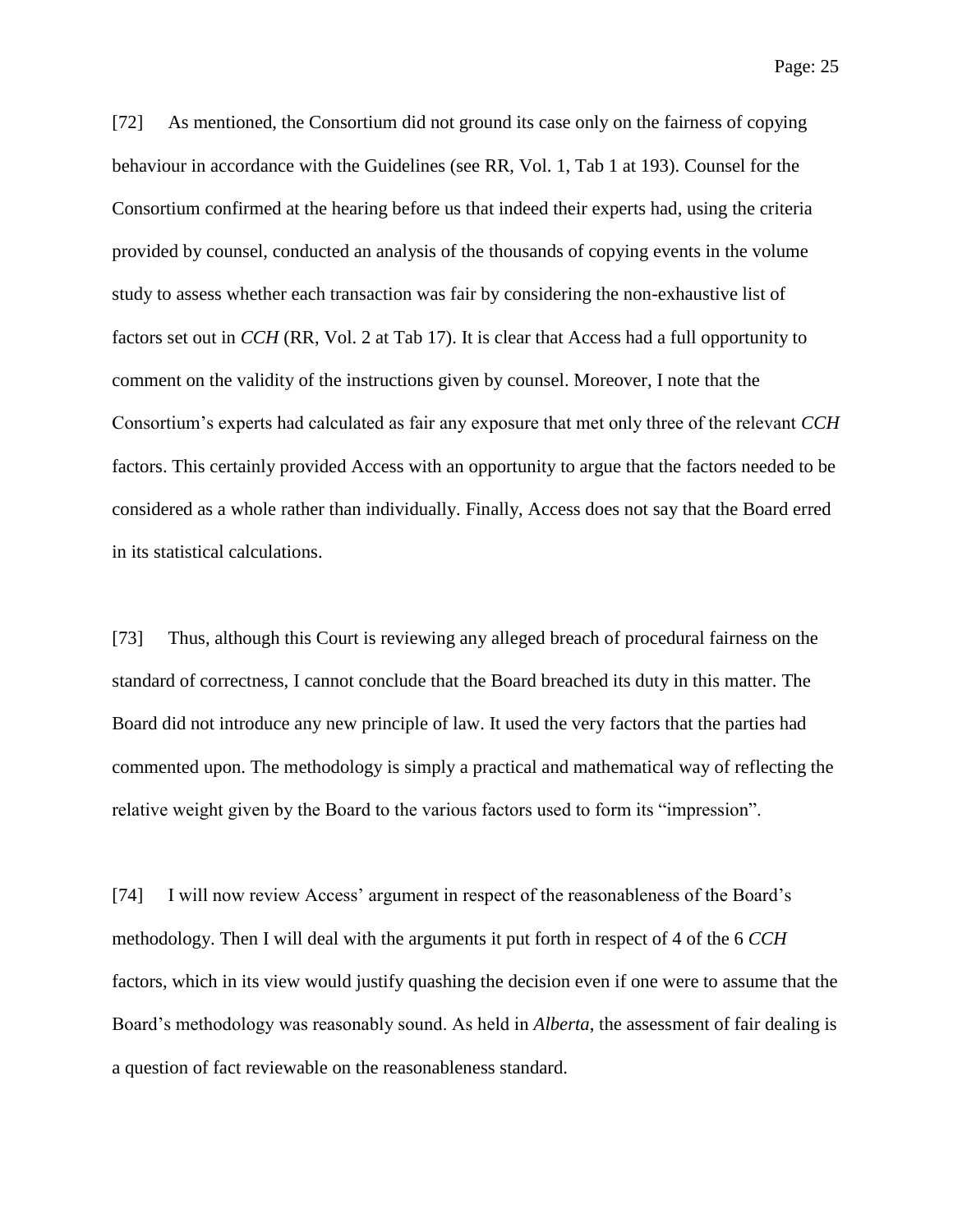- (3) Was the Board's methodology unreasonable and did it err in assessing the relevant factors?
	- (a) General Approach

[75] Access did not say much to support its statement that the Board's methodology is fundamentally flawed. It reargued that introducing a neutral column was wrong as it ignored the Consortium's evidentiary burden, which was dealt with above.

[76] Access' other argument on this point is that the Board's methodology, which considers each factor independently of the other, leads to absurd results. Access contends that the Board ought to have followed the instructions in *CCH* and assess the evidence in respect of all the interdependent relevant factors as a whole since fair dealing is "a matter of impression".

[77] At the hearing, counsel for Access said that one of the effects of considering each factor independently is that instances where a whole book is copied would be found to be fair dealing since the "amount of the dealing" factor is not linked in any way to the Board's assessment of the "alternatives to the dealing" factor. Access argued that had the Board assessed the factors as a whole, it would have found that the copying of an entire book is unfair since buying a book is a realistic alternative.

[78] Counsel for the Consortium noted that this is pure speculation since the data reveals that there is no instance where a whole book was copied. Moreover, the Board adopted a scale that accounted for the varying proportions of each work copied. Given that the Board considered as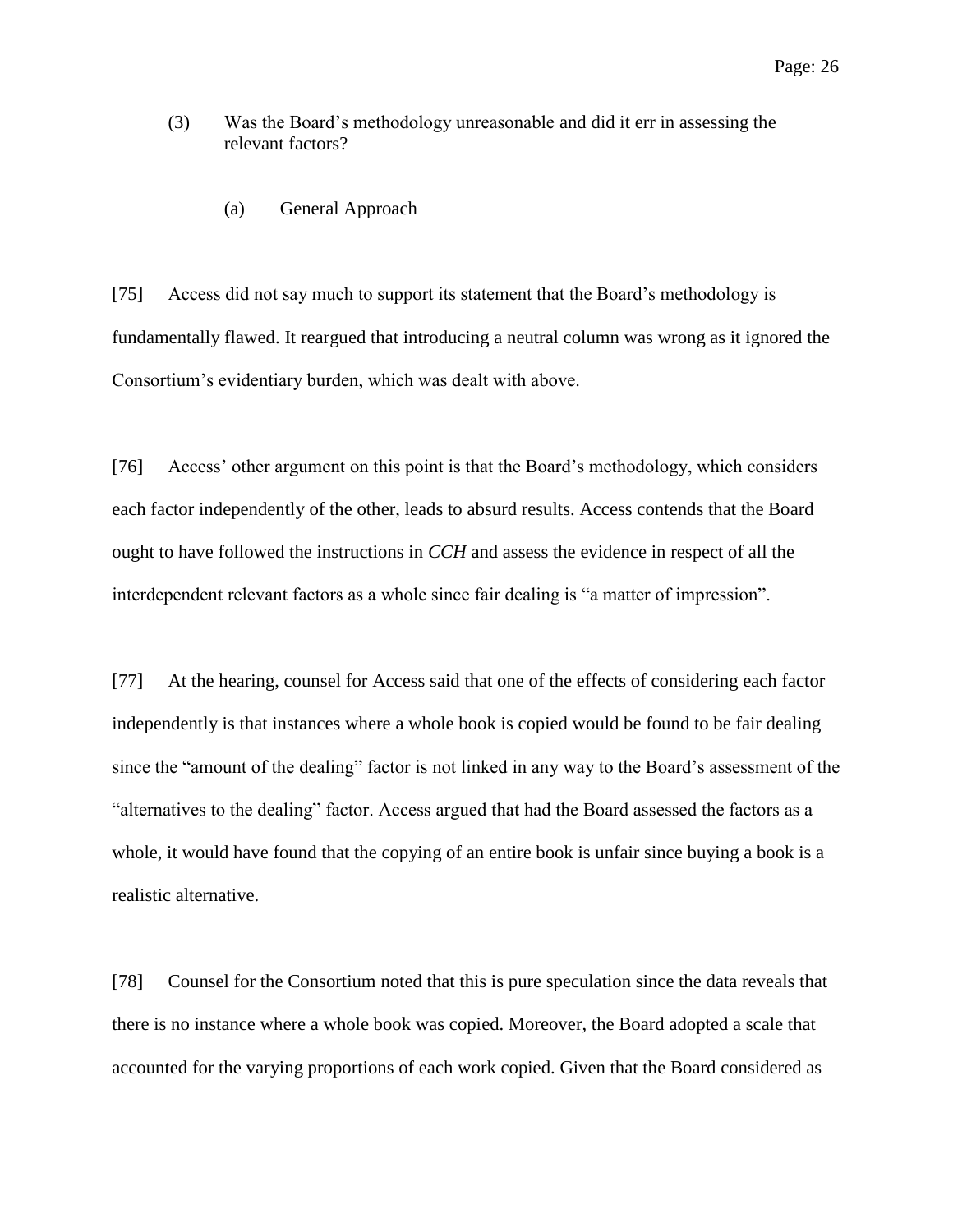unfair (as opposed to neutral) any copying over 10% of a book, that the buying of a book has been held to be an unrealistic alternative to teachers copying short excerpts to supplement student textbooks and that the same volume study (and thus copied excerpts of books) relied on in *Alberta* are at issue here (*Alberta* at para. 32), the Board's methodology can hardly be described as being absurd.

[79] It may well be that the Board's methodology is not perfect, but again, given the particular circumstances of this case, I have not been persuaded that its overall determination that a large portion of the exposures were fair (again this was much less than the numbers proposed by the Consortium using a similar statistical approach) was unreasonable because of the method it chose to weigh the evidence in forming its overall impression of the fair dealing factors.

[80] I will now examine the specific issues raised in respect of the Board's assessment of four factors, namely, the amount of the dealing, the character of the dealing, the effect of the dealing and the alternatives available at the relevant time.

#### (b) Contested fair dealing factors

#### (i) Amount of the Dealing

[81] Access argues that the Board failed to consider the qualitative importance of the excerpts copied. It says that because the Consortium failed to present thousands of case by case analysis to meet its evidentiary burden in respect to this factor (Reasons at para. 280), the Board had to apply a solely quantitative (Reasons at para. 288) and arbitrary approximation, which again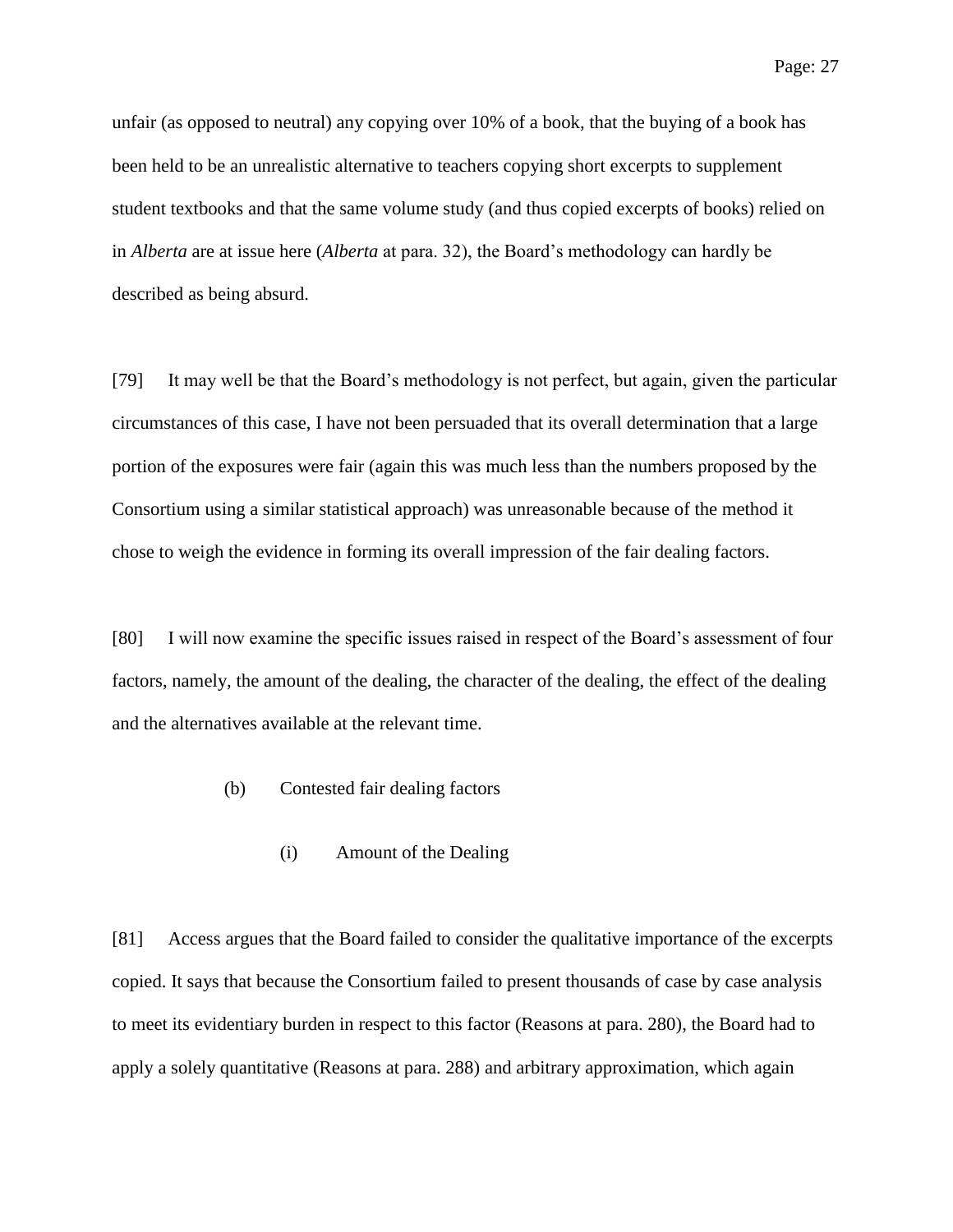unreasonably disregarded all of its evidence of "compound copying" (Reasons at paras. 286- 289).

[82] In fact, the Board did what it understood the Supreme Court told it to do in *Alberta* and what our highest tribunal actually did consider in *CCH*, *Alberta* and *Bell*, where only the quantitative proportion of the work was considered (Reasons at paras. 279-282). I find no error in the Board's reasoning in this respect.

[83] Considering that invoking the right to fairly use a work for the purpose of education pursuant to section 29 of the Act is only necessary when one would otherwise infringe the copyright in the work, it would make little sense to reconsider whether one has reproduced "a substantial part of the work" in the qualitative sense at the second step of the test. Indeed, if the copying did not reproduce a substantial part of the work, Access would not have the right to seek a royalty for that copy. Hence, by focusing on the proportion between the excerpt copied and the entire work, one already assumes that all that was copied was qualitatively relevant.

[84] As to the general importance of the works copied, Access appears to equate this to the "qualitative assessment" of the copying. I cannot agree. In *CCH*, the Supreme Court refers to "the importance of the work" not of the copying. Access did not refer to any evidence that would enable me to conclude that this particular aspect was relevant here. As mentioned, not all considerations referred to by the Supreme Court apply in every case.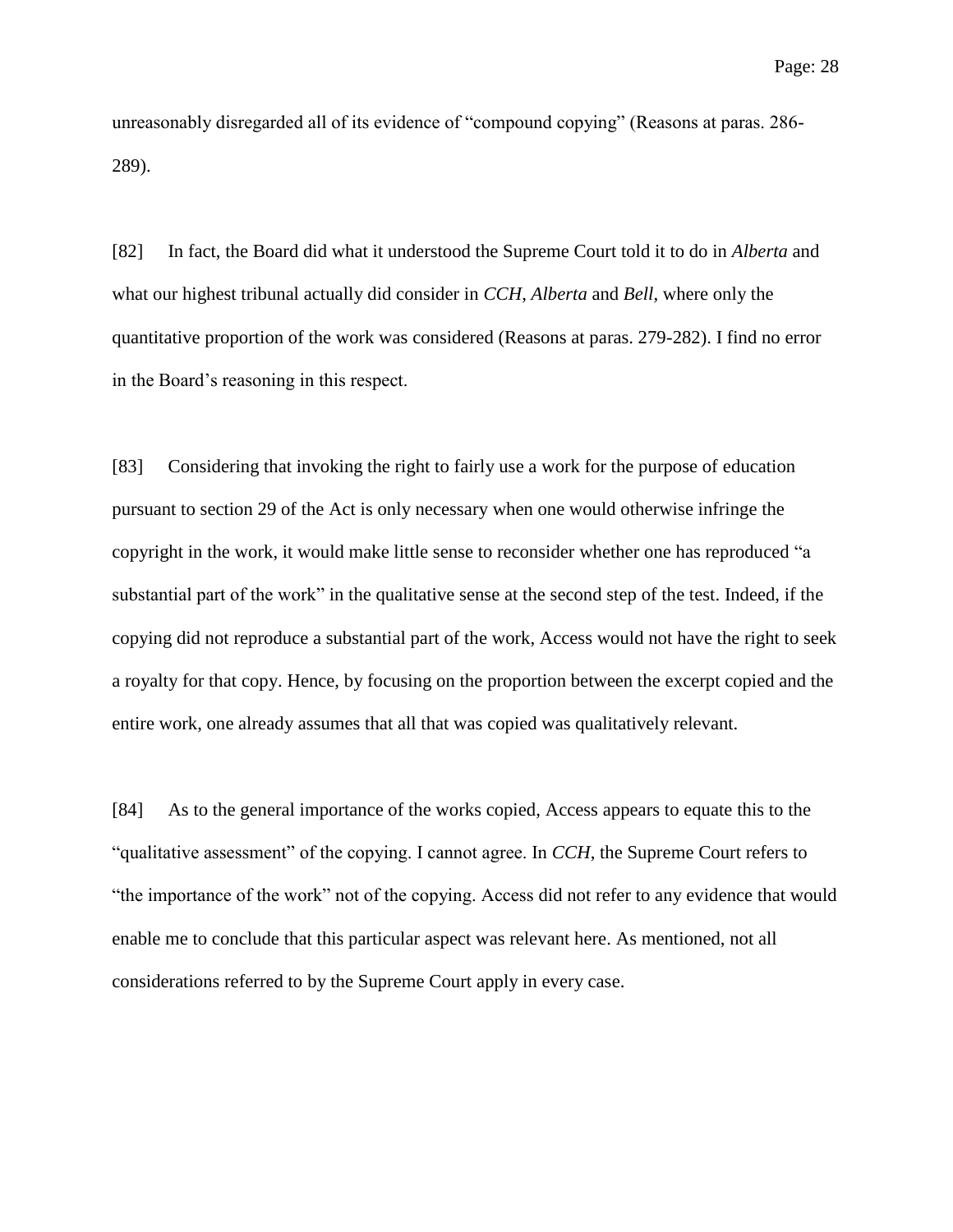[85] Access has not persuaded me that the Board made a reviewable error in assessing this factor.

(ii) Character of the Dealing

[86] According to Access, here the Board failed to consider the aggregate amount of copying of works in its repertoire, the whole as instructed in *Alberta* (at para. 29). In its view the fact that there were about 300 million exposures per year, or approximately 90 exposures per student per year was particularly significant and tended to establish that the dealing was not fair.

[87] *CCH* teaches that in assessing the character of the dealing, "courts must examine how the works were dealt with. If multiple copies of works are being widely distributed, this will tend to be unfair. If, however, a single copy of a work is used for a specific legitimate purpose, then it may be easier to conclude that it was a fair dealing" (*CCH* at para. 55).

[88] The Board held that the "character of the dealing" factor looks at "the size of a particular transaction or a set of transactions involving the same work" rather than the aggregate volume of total pages copied (Reasons at para. 269). It came to this conclusion in part based on its previous ruling in *Access Copyright (Provincial and Territorial Governments) 2005-2014* (22 May 2015)[*Governments*], where it had decided that the fact that the total number of copies made "by all users that benefit from the tariff ended up in the hands of many people does not automatically mean that each of those dealings was an instance where a 'wide' dissemination occurred." (Reasons at para. 289, relying on the Board's decision in *Governments* at para. 289). The Board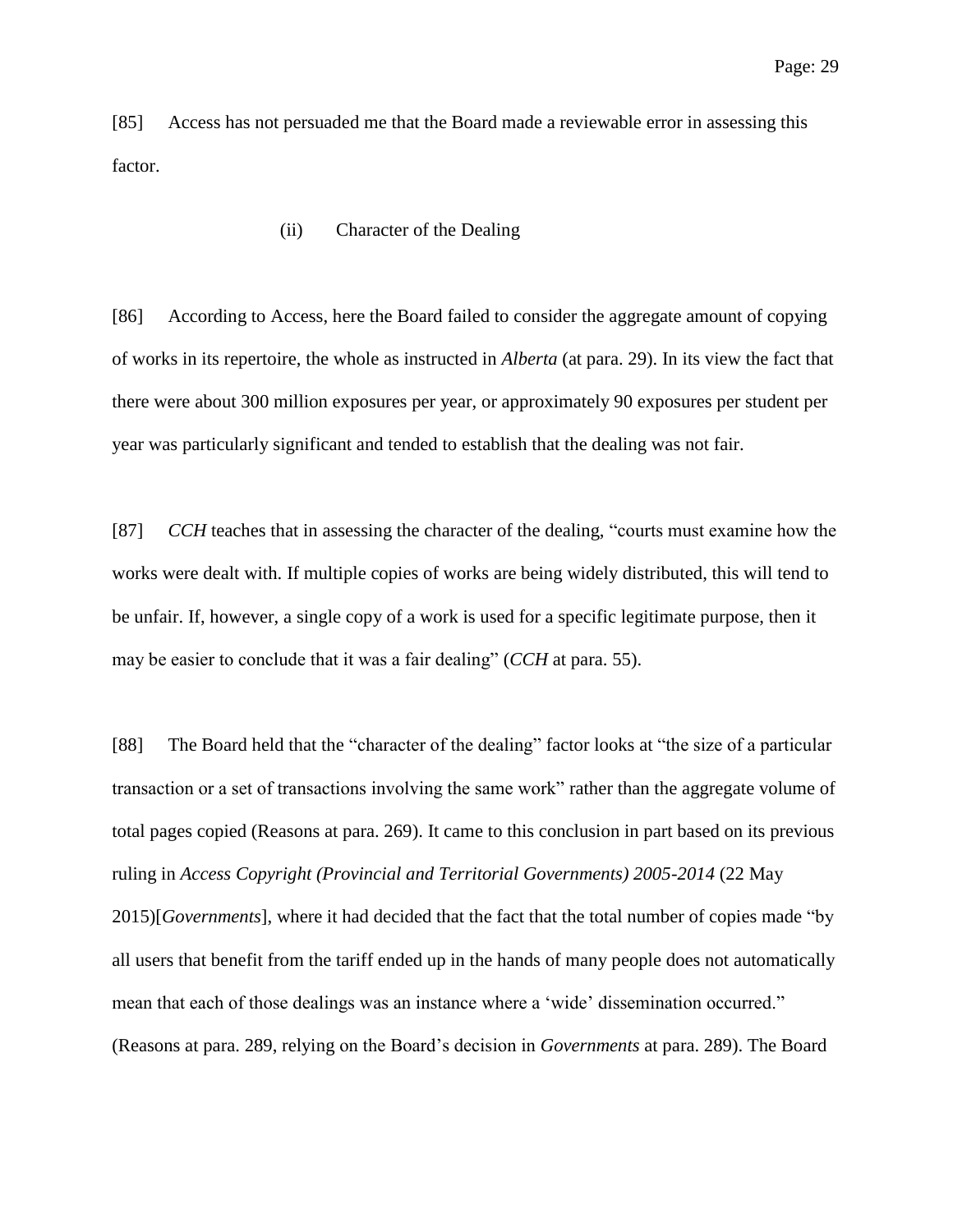also found that the person or group for whom the copy was made is a relevant consideration under this factor since it is an "indication of the breadth of distribution" (Reasons at para. 428).

[89] Also, after examining all the evidence and the arguments, the Board concluded at paragraph 272 of its Reasons:

[272] Given the above, and given the absence of evidence that would give us a more nuanced appreciation of how many copies of a particular work were made, be it in the course of one transaction, by one teacher, or in one school, we conclude that for copies made for distribution within the school, this factor does not tend to make the dealing fair or unfair.

[90] In my view, this means that the Board did not consider that this factor was particularly useful to determine the fairness in this particular case.

[91] As mentioned, Access argues that the Board ought to have followed the Supreme Court's teachings in *CCH* and *Alberta* and ought to have considered evidence of the aggregate volume of the total pages copied - this is not the teaching of these cases.

[92] As discussed above, *CCH* merely teaches that what is to be examined under this factor is how works are dealt with, such as whether the copies are widely distributed. Moreover, in *Alberta*, while the Supreme Court states that the "quantification of the total number of pages copied" is considered under the "character of the dealing factor" (*Alberta* at para. 29), it goes on to say that the Board in that case had considered the quantification of total pages copied by looking at whether "multiple copies of the texts were distributed to entire classes" (*Alberta* at para. 30). The Supreme Court did not find any error on the part of the Board in this regard.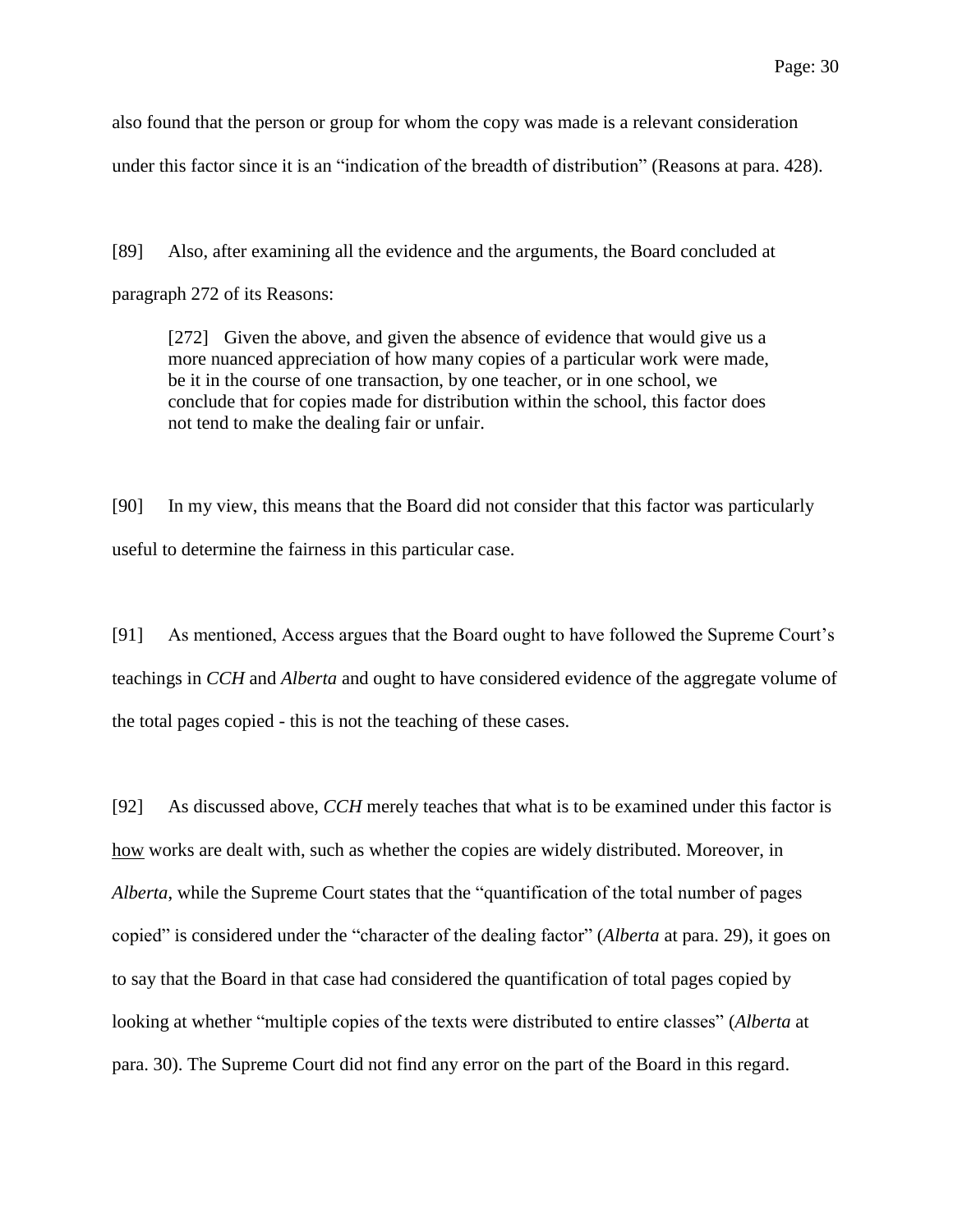[93] On my reading of these decisions, the Supreme Court does not restrict the manner in which the Board may assess this factor to solely looking at the aggregate volume of pages copied or otherwise. In explaining why looking at the aggregate volume of copies was not helpful to its assessment of whether the copies were widely distributed, the Board reasonably applied the Supreme Court's teachings in *CCH* and *Alberta*. I find no reviewable error on the part of the Board in this respect. In fact, this finding is reasonable even if one were to consider that the overall number of copies represents approximately 90 pages per student per year. I agree with the Consortium that this figure does not support the view that this factor could only tend to a conclusion that the dealing was not fair. I thus cannot conclude that the Board erred in concluding that this factor, on the facts of this case, was not particularly useful to reach its ultimate conclusion on fairness. This is why almost all exposures were classified in the neutral column for this factor (see also Reasons at para. 428).

#### (iii) Effect of the Dealing

[94] Access contests the Board's finding that this factor would only tend toward "unfairness" in 20% of exposures. It submits that this error is due to a misunderstanding of paragraph 72 of *CCH*. It adds that, as a result of this misunderstanding, the Board restricted its analysis of this factor to the effects of the dealing on the particular works copied in the volume study (Reasons at paras. 316-318) and disregarded evidence tendered by both parties that established that the K-12 schools' copying behaviours under the Guidelines have had and are likely to have, significant negative market impacts.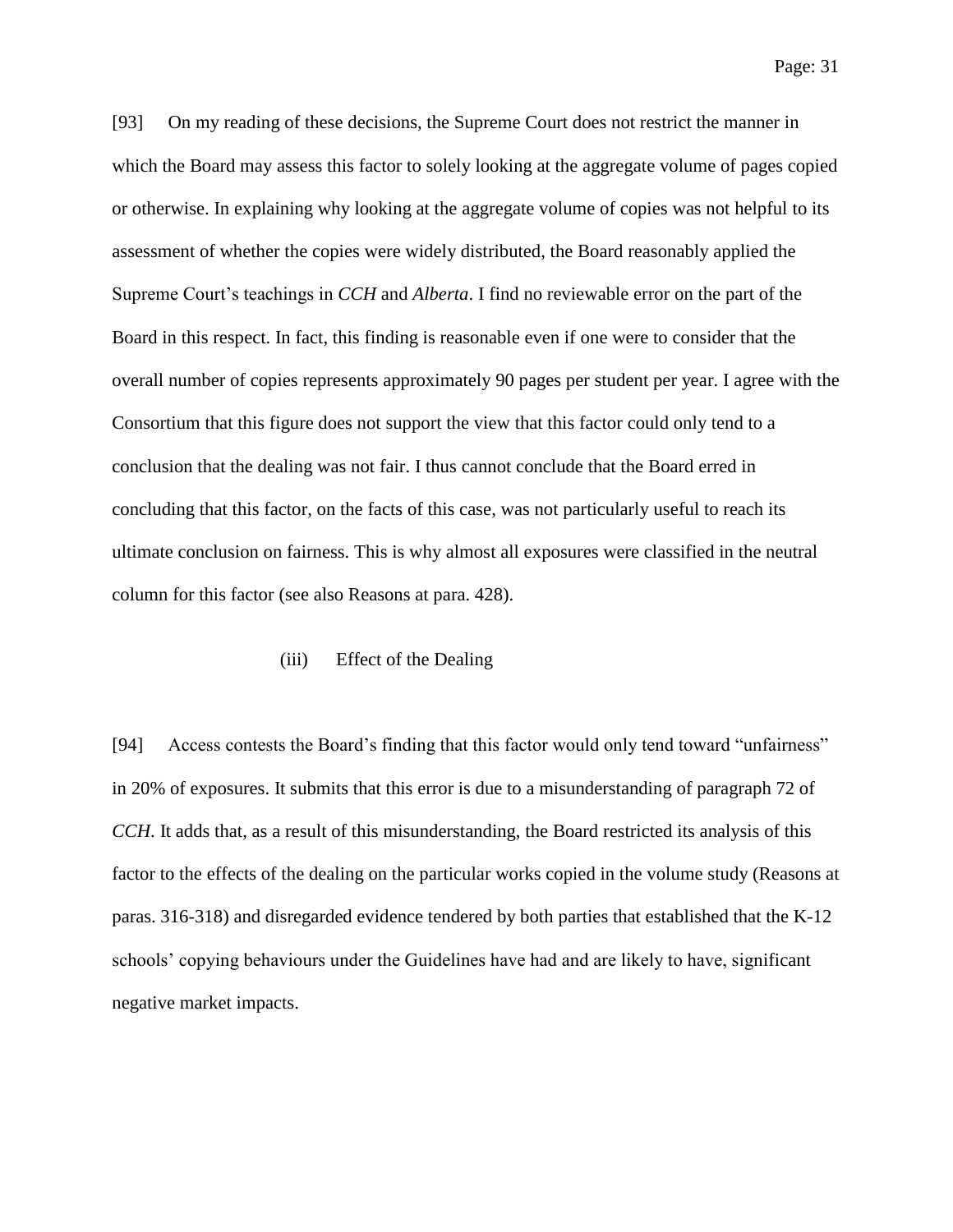[95] Again, I find that the Board made no reviewable error, having merely applied *CCH*, which teaches that "[i]f the reproduced work is likely to compete with the market of the original work, this may suggest that the dealing is not fair" (*CCH* at para. 59; *Alberta* at para. 33; see also Reasons at paras. 316-317). On my reading of paragraph 72 of *CCH*, the Supreme Court's reference to "publisher's markets" does not alter the meaning given to this factor at paragraph 59 of *CCH.*

[96] In the portion of its Reasons dealing with this factor (Reasons at paras. 315-338), the Board expressly dealt with why Access' evidence based on the Guidelines is not relevant for the purpose of assessing the fairness of the dealing. The Board reiterated that the volume study was much better evidence of the copying behaviour of the K-12 schools (Reasons at paras. 319 and 235). It must be recalled that the Board had found that it could not rely on the Guidelines for various reasons (see paragraphs 59-61 above and Reasons at paras. 231-234). Thus, the Board notes at paragraph 319 of its Reasons that Access' arguments based on the Guidelines were not relevant.

[97] The Board then discussed other evidence adduced by Access (Reasons at paras. 319-322). It found that while the said evidence was "mostly general in nature… there [was] sufficient circumstantial evidence in this matter to conclude that some unlicensed copying of works will have a direct negative effect on the market for the copied work" (Reasons at para. 337).

[98] It reached this conclusion after considering the testimony of Dr. McIntyre who, on crossexamination by counsel for the Consortium, agreed that the open educational resources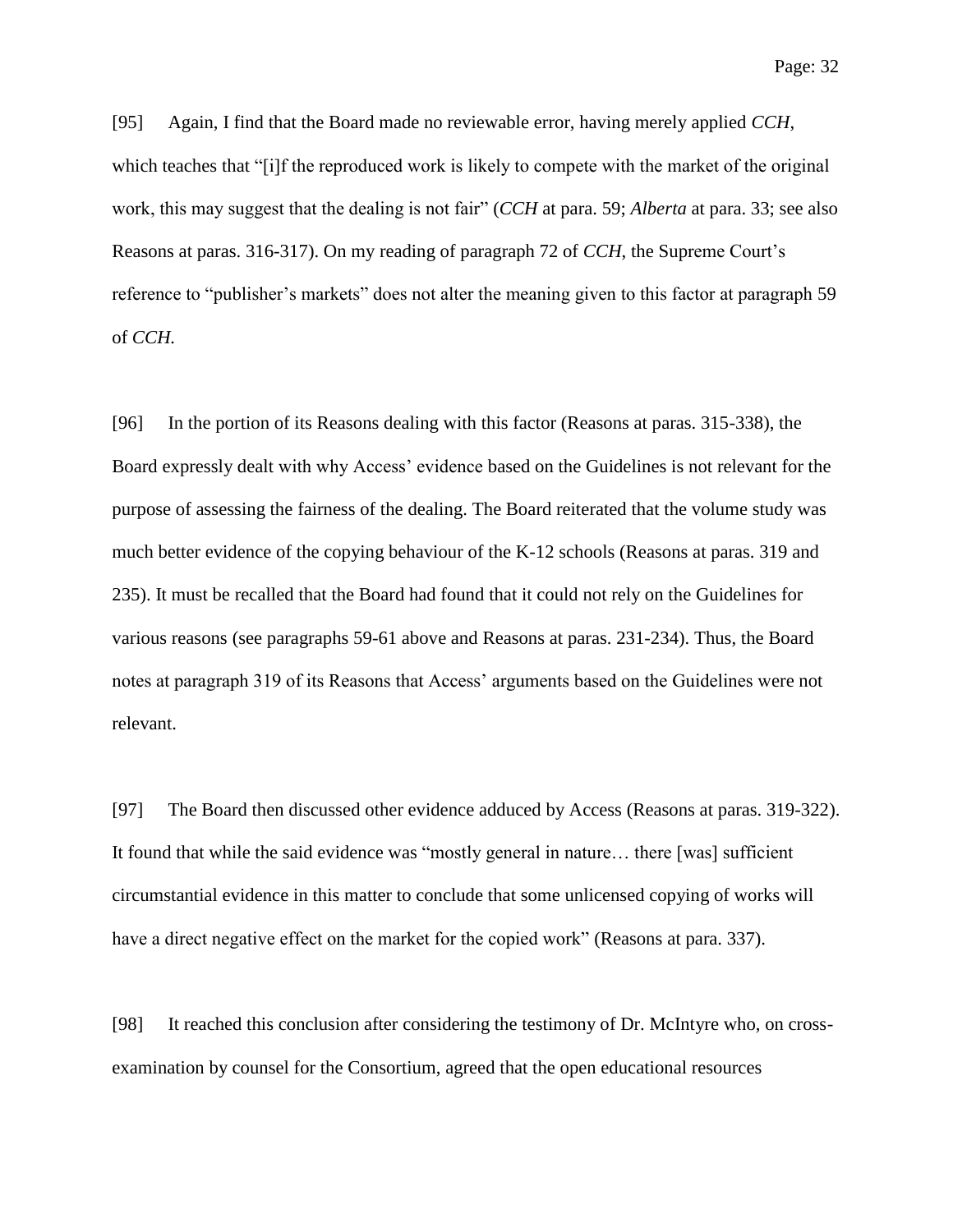movement, digital sharing and the general emergence of new technologies could be responsible for declining book sales (Reasons at para. 322).

[99] In my view, it was open to the Board to find that if the volume study was representative of the behaviour of the K-12 schools, the arguments and evidence based on the Guidelines were irrelevant. I also conclude that the Board made no other error as it indeed considered the effect of the dealings on the market of the copied works as instructed by the Supreme Court. The Board did not disregard the parties' evidence. It simply found that Access had only demonstrated that the copying was only one of many causes attributed to a decrease in book sales (i.e. the market of the original works).

### (iv) Realistic Alternatives

[100] Access argues that it was unreasonable for the Board to disregard its evidence in respect of the availability of alternatives throughout 2010-2015 (such as McGraw Hill Ryerson's iLit digital database which allows teachers to pick and choose works from the publisher's online database to create their own custom "book of excerpts" as an alternative to buying several works (see Access' Compendium at Tab 47) on the grounds that these alternatives were not available in 2006 when the volume study was carried out. It argues that the Board failed to appreciate the nature of the agreement between the parties with respect to the relevance of the volume study. The Board found that:

[305] The evidence in this matter does not show any realistic alternatives being available at the time the copies were made (as this is what is being evaluated). The little evidence that was adduced shows only that some alternatives, for some resources, have become available more recently.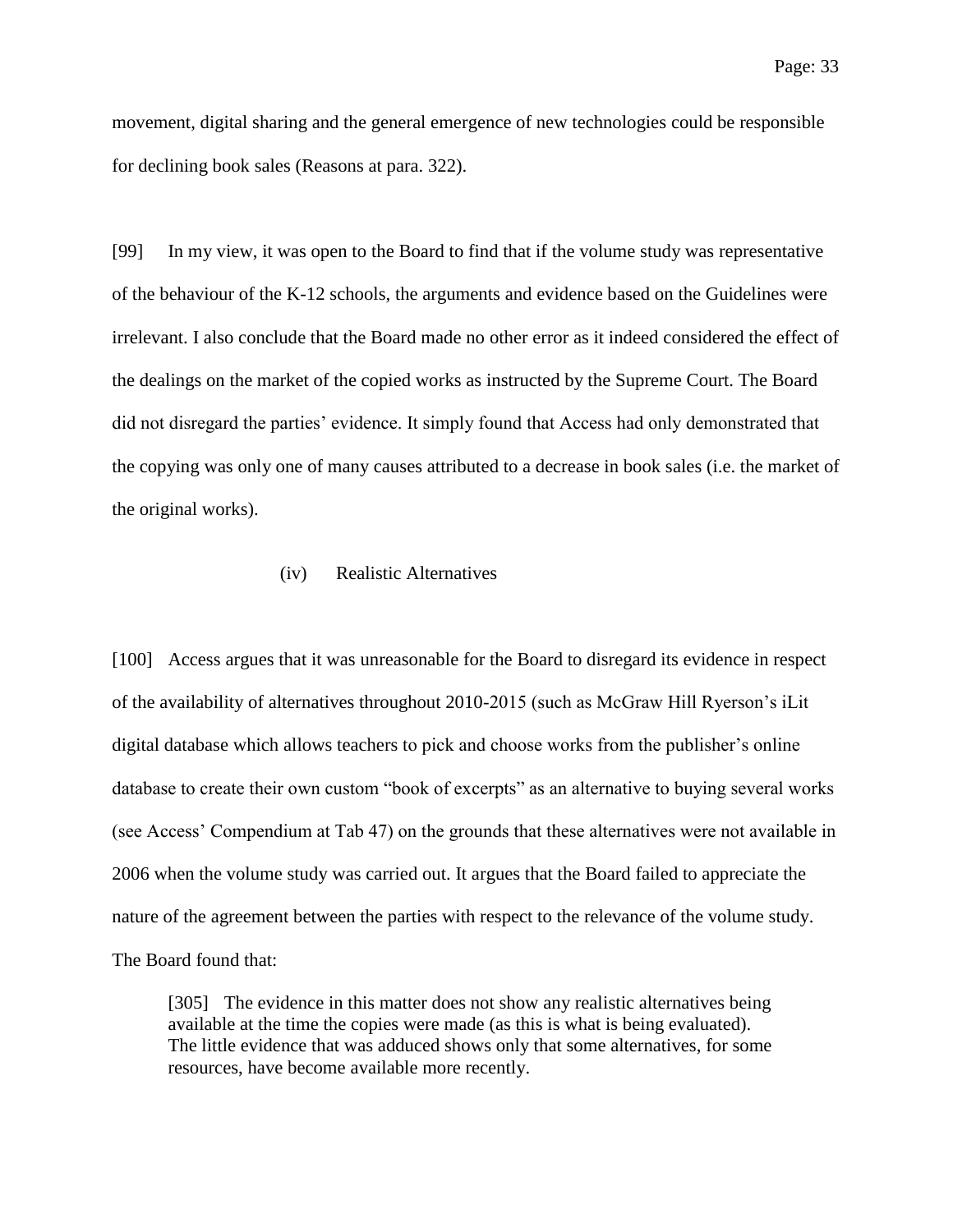[101] I agree that if the Board's sole basis for rejecting the evidence was grounded in the fact that these alternatives were not available at the time the volume study was conducted, then its finding would be unreasonable. However, a fair reading of paragraph 305 of the Board's decision, and my consideration of all the evidence relied on by Access to which it refers to in its outline of oral argument (see Access' Compendium at Tab 47), leads me to conclude that this factor does not support a finding of unfairness given that Access' evidence on this point is greatly limited in scope and detail. It was on this basis that the Board concluded that this factor tended towards fairness in relation to all copying of non-consumable works (Reasons at paras. 305-306).

[102] Access did not attempt to quantify the number of non-consumable works that could be purchased on a segregated basis (i.e. short excerpts or chapters of works). Its evidence as to when some alternatives (other than the purchase of a full book) became available was quite vague.

[103] While Access did adduce some evidence establishing that members of the Consortium expressly asked for additional materials to be made available on a segregated basis, which request McGraw Hill fulfilled by creating its iLit database, and that other works are available on the internet, this is not sufficient to conclude that the finding of the Board was unreasonable. In the absence of any evidence as to the availability of alternatives in relation to the majority of works at issue during the relevant periods (2010-2015), I cannot conclude that the Board's finding does not fall within a range of acceptable outcomes.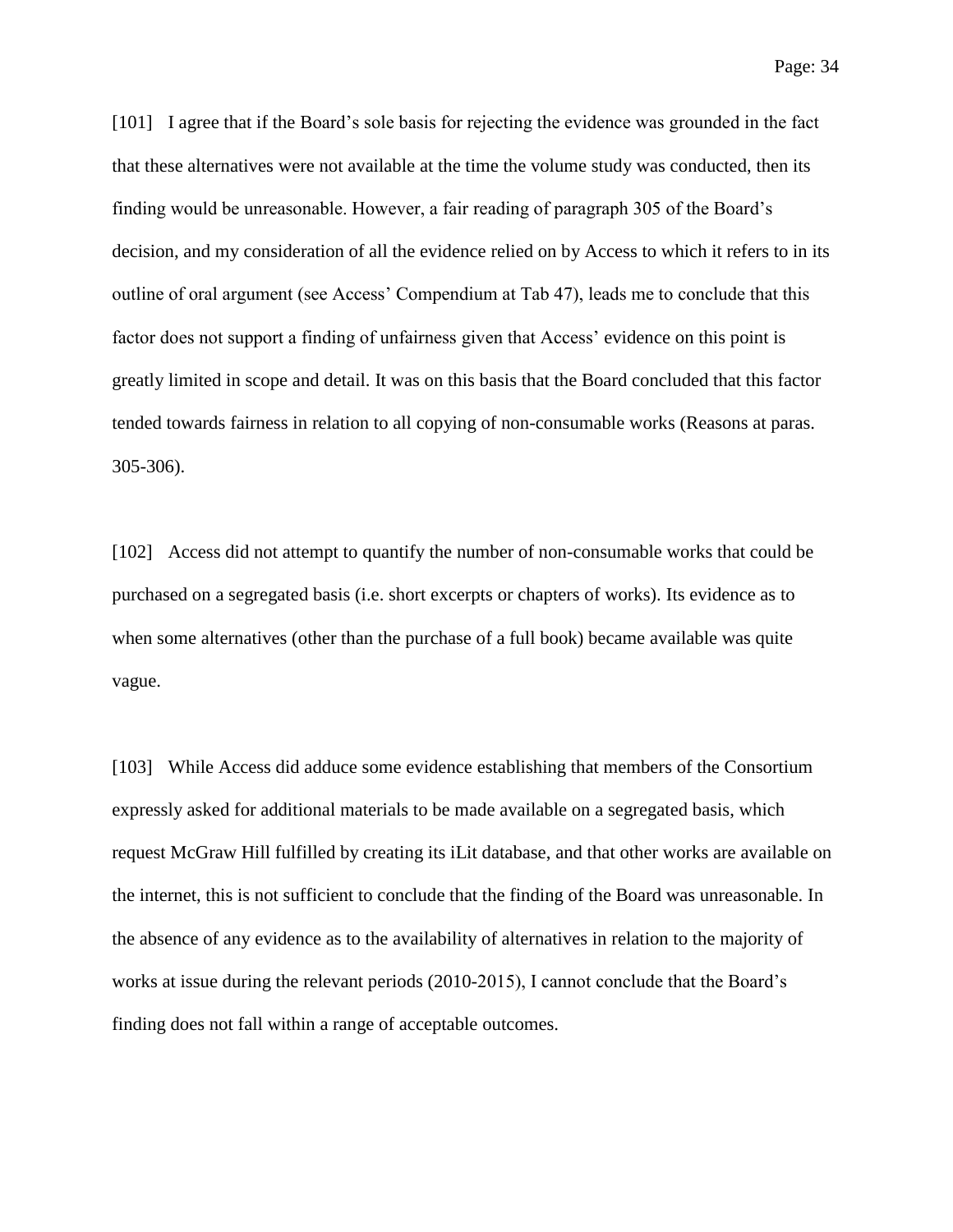[104] I conclude that Access has not established that the Board's assessment of the amount of exposures that should be excluded for compensability on the basis of fair dealing pursuant to section 29 of the Act is unreasonable.

#### III. CONCLUSION

[105] In light of the foregoing, the only reviewable error that justifies reconsideration by the Board is the one concerning the impact of the coding errors on the repertoire of Access. I would therefore only grant the application of Access in part and I would refer the matter back to the Board for reconsideration of this issue.

[106] As the Consortium was substantially successful, I would award costs to it calculated on the basis of the lower number of units in column III of Tariff B.

> "Johanne Gauthier" J.A.

"I agree M. Nadon J.A."

"I agree

Eleanor R. Dawson J.A."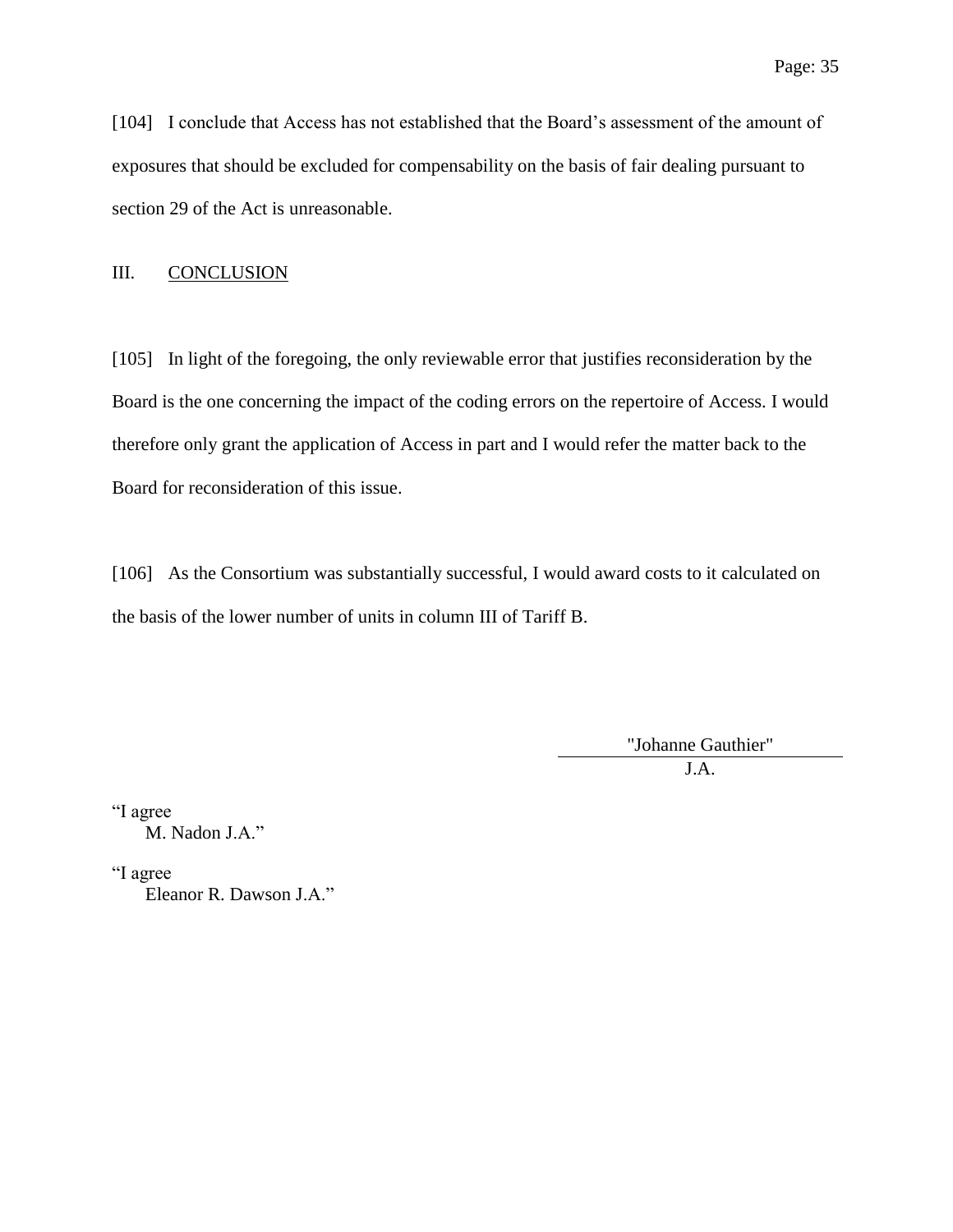#### **APPENDIX**

#### **Copyright Act, R.S.C., 1985, c. C-42**

3 (1) For the purposes of this Act, copyright, in relation to a work, means the sole right to produce or reproduce the work or any substantial part thereof in any material form whatever, to perform the work or any substantial part thereof in public or, if the work is unpublished, to publish the work or any substantial part thereof, and includes the sole right

(a) to produce, reproduce, perform or publish any translation of the work, (b) in the case of a dramatic work, to convert it into a novel or other nondramatic work,

(c) in the case of a novel or other nondramatic work, or of an artistic work, to convert it into a dramatic work, by way of performance in public or otherwise,

(d) in the case of a literary, dramatic or musical work, to make any sound recording, cinematograph film or other contrivance by means of which the work may be mechanically reproduced or performed,

(e) in the case of any literary, dramatic, musical or artistic work, to reproduce, adapt and publicly present the work as a cinematographic work,

(f) in the case of any literary, dramatic, musical or artistic work, to communicate the work to the public by telecommunication,

(g) to present at a public exhibition, for a purpose other than sale or hire,

Copyright in works Droit d'auteur sur l'oeuvre 3 (1) Le droit d'auteur sur l'oeuvre comporte le droit exclusif de produire ou reproduire la totalité ou une partie importante de l'oeuvre, sous une forme matérielle quelconque, d'en exécuter ou d'en représenter la totalité ou une partie importante en public et, si l'oeuvre n'est pas publiée, d'en publier la totalité ou une partie importante; ce droit comporte, en outre, le droit exclusif : a) de produire, reproduire, représenter ou publier une traduction de l'oeuvre; b) s'il s'agit d'une oeuvre dramatique, de la transformer en un roman ou en une autre oeuvre non dramatique; c) s'il s'agit d'un roman ou d'une autre oeuvre non dramatique, ou d'une oeuvre artistique, de transformer cette oeuvre en une oeuvre dramatique, par voie de représentation publique ou autrement; d) s'il s'agit d'une oeuvre littéraire, dramatique ou musicale, d'en faire un enregistrement sonore, film cinématographique ou autre support, à l'aide desquels l'oeuvre peut être reproduite, représentée ou exécutée mécaniquement;

e) s'il s'agit d'une oeuvre littéraire, dramatique, musicale ou artistique, de reproduire, d'adapter et de présenter publiquement l'oeuvre en tant qu'oeuvre cinématographique;

f) de communiquer au public, par télécommunication, une oeuvre littéraire, dramatique, musicale ou artistique;

g) de présenter au public lors d'une exposition, à des fins autres que la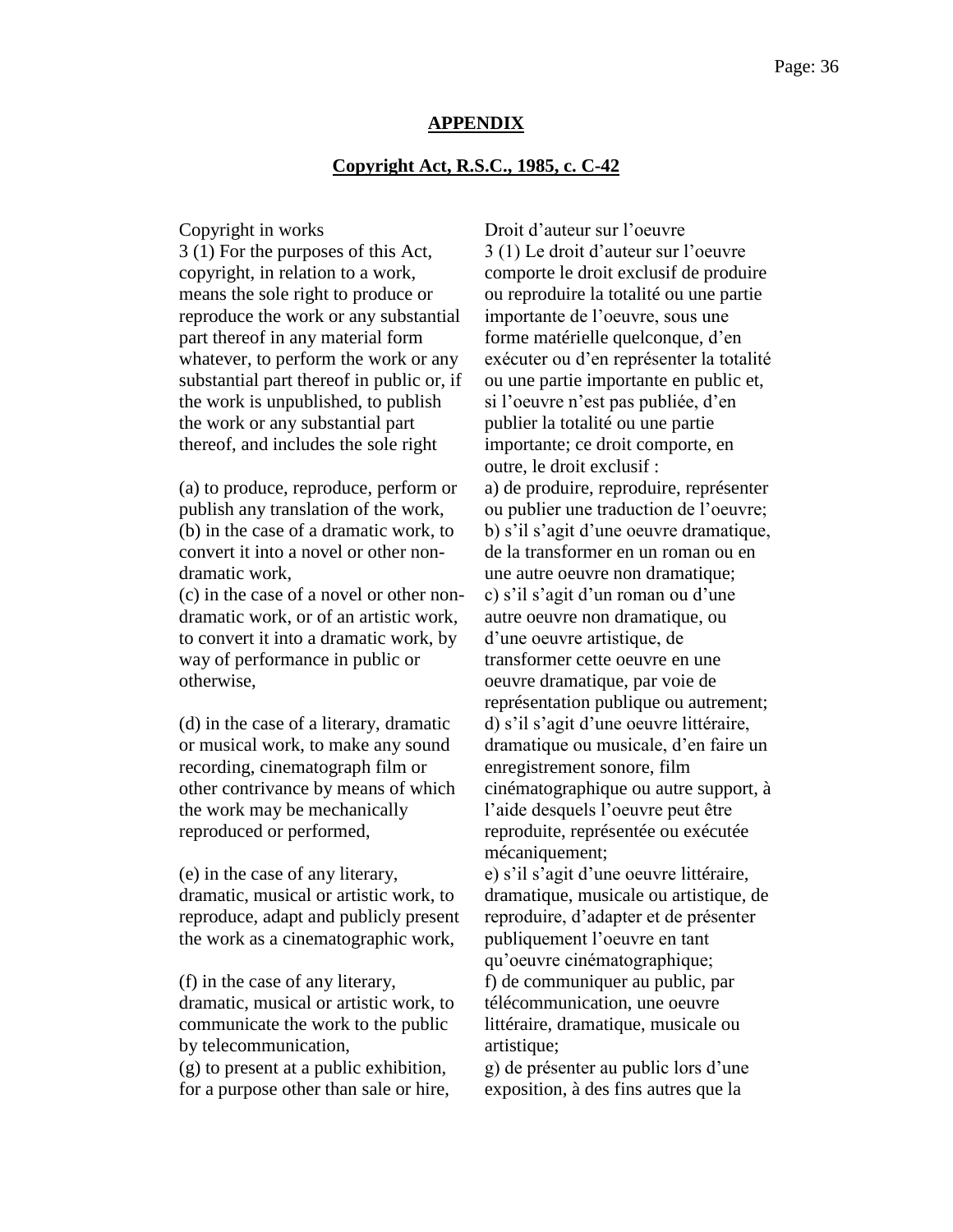an artistic work created after June 7, 1988, other than a map, chart or plan,

(h) in the case of a computer program that can be reproduced in the ordinary course of its use, other than by a reproduction during its execution in conjunction with a machine, device or computer, to rent out the computer program,

(i) in the case of a musical work, to rent out a sound recording in which the work is embodied, and (j) in the case of a work that is in the form of a tangible object, to sell or otherwise transfer ownership of the tangible object, as long as that ownership has never previously been transferred in or outside Canada with the authorization of the copyright owner,

Fair Dealing<br>
Research, private study, etc.<br>
Etude privée, rechero 29 Fair dealing for the purpose of research, private study, education, parody or satire does not infringe copyright.

R.S., 1985, c. C-42, s. 29; R.S., 1985, c. 10 (4th Supp.), s. 7; 1994, c. 47, s. 61; 1997, c. 24, s. 18; 2012, c. 20, s. 21.

Educational Institutions Établissements d'enseignement 29.4 (1) It is not an infringement of copyright for an educational institution or a person acting under its authority for the purposes of education or training on its premises to reproduce a work, or do any other

vente ou la location, une oeuvre artistique — autre qu'une carte géographique ou marine, un plan ou un graphique — créée après le 7 juin 1988;

h) de louer un programme d'ordinateur qui peut être reproduit dans le cadre normal de son utilisation, sauf la reproduction effectuée pendant son exécution avec un ordinateur ou autre machine ou appareil;

i) s'il s'agit d'une oeuvre musicale, d'en louer tout enregistrement sonore;

j) s'il s'agit d'une oeuvre sous forme d'un objet tangible, d'effectuer le transfert de propriété, notamment par vente, de l'objet, dans la mesure où la propriété de celui-ci n'a jamais été transférée au Canada ou à l'étranger avec l'autorisation du titulaire du droit d'auteur.

and to authorize any such acts. Est inclus dans la présente définition le droit exclusif d'autoriser ces actes. Exceptions Exceptions

Étude privée, recherche, etc. 29 L'utilisation équitable d'une oeuvre ou de tout autre objet du droit d'auteur aux fins d'étude privée, de recherche, d'éducation, de parodie ou de satire ne constitue pas une violation du droit d'auteur.

L.R. (1985), ch. C-42, art. 29; L.R. (1985), ch. 10 (4e suppl.), art. 7;

1994, ch. 47, art. 61; 1997, ch. 24, art. 18; 2012, ch. 20, art. 21.

Reproduction for instruction Reproduction à des fins pédagogiques 29.4 (1) Ne constitue pas une violation du droit d'auteur le fait, pour un établissement d'enseignement ou une personne agissant sous l'autorité de celui-ci, de reproduire une oeuvre pour la présenter visuellement à des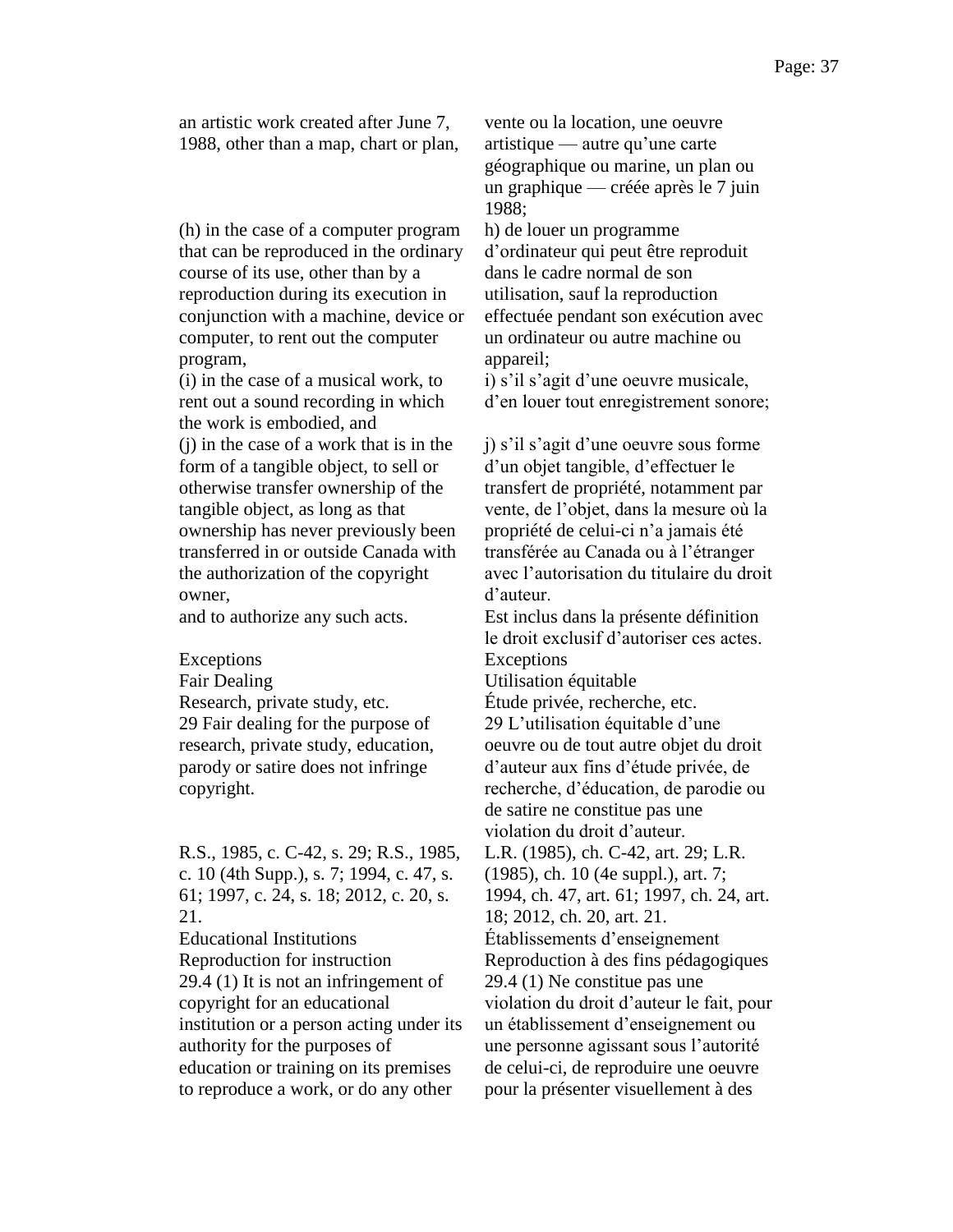Reproduction for examinations, etc. Questions d'examen (2) It is not an infringement of copyright for an educational institution or a person acting under its authority to

(a) reproduce, translate or perform in public on the premises of the educational institution, or

(b) communicate by telecommunication to the public situated on the premises of the educational institution

a work or other subject-matter as required for a test or examination.

necessary act, in order to display it. fins pédagogiques et dans les locaux de l'établissement et d'accomplir tout autre acte nécessaire pour la présenter à ces fins. (2) Ne constituent pas des violations du droit d'auteur, si elles sont faites par un établissement d'enseignement ou une personne agissant sous l'autorité de celui-ci dans le cadre d'un examen ou d'un contrôle : a) la reproduction, la traduction ou l'exécution en public d'une oeuvre ou de tout autre objet du droit d'auteur dans les locaux de l'établissement; b) la communication par télécommunication d'une oeuvre ou de tout autre objet du droit d'auteur au public se trouvant dans les locaux de l'établissement. [Blank/En blanc]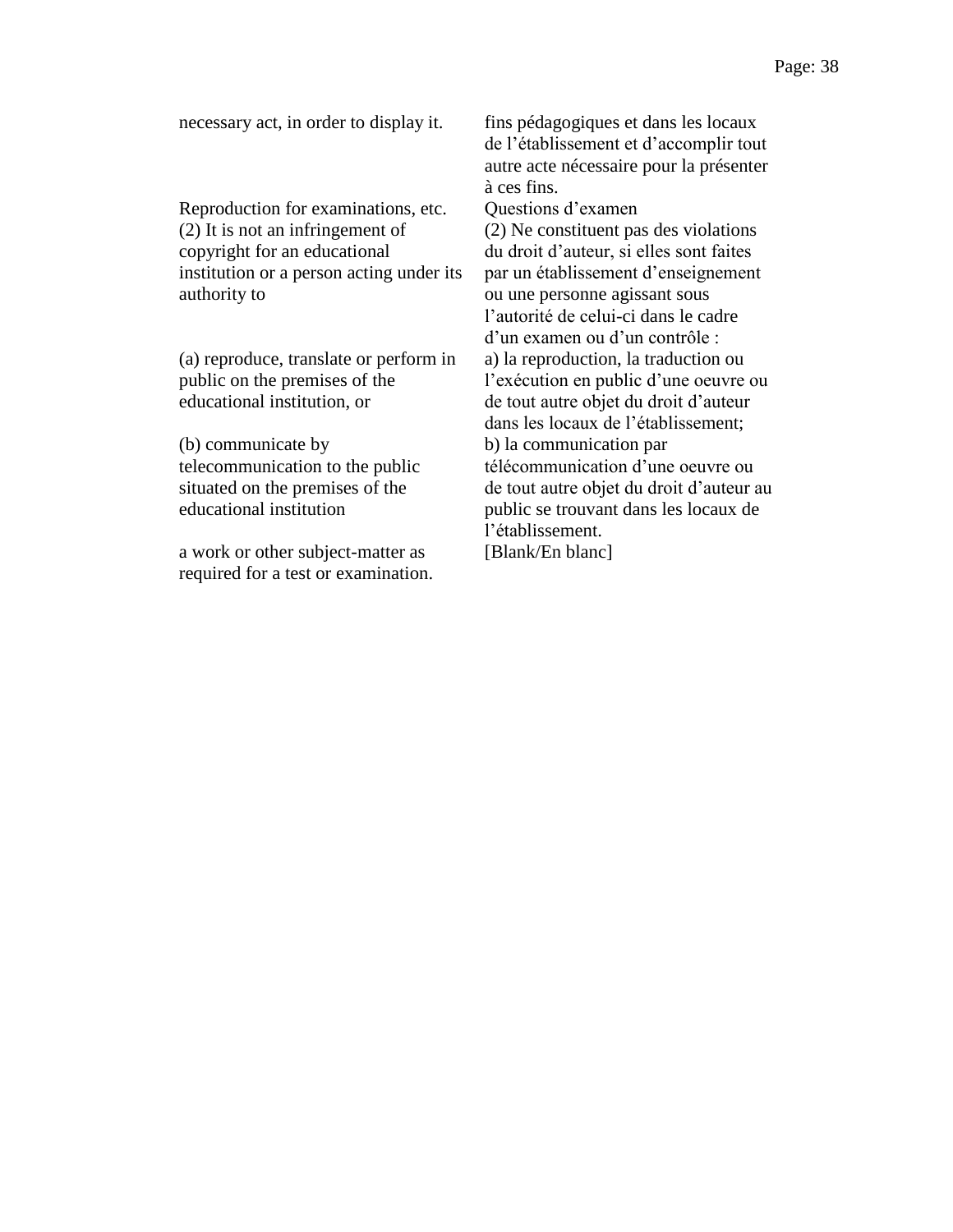# **FEDERAL COURT OF APPEAL**

# **NAMES OF COUNSEL AND SOLICITORS OF RECORD**

#### **DOCKET:** A-93-16

Wanda Noel

### **APPEAL FROM A DECISION OF THE COPYRIGHT BOARD OF CANADA DATED FEBRUARY 19, 2016**

| <b>DOCKET:</b>                                       | $A-93-16$                                                                                                                                                                                                              |
|------------------------------------------------------|------------------------------------------------------------------------------------------------------------------------------------------------------------------------------------------------------------------------|
| <b>STYLE OF CAUSE:</b>                               | THE CANADIAN COPYRIGHT<br>LICENSING AGENCY,<br><b>OPERATING AS ACCESS</b><br>COPYRIGHT v. BRITISH<br><b>COLUMBIA MINISTRY OF</b><br><b>EDUCATION AND ALL</b><br><b>ENTITIES NAMED IN</b><br><b>SCHEDULE "A" HERETO</b> |
| <b>PLACE OF HEARING:</b>                             | OTTAWA, ONTARIO                                                                                                                                                                                                        |
| <b>DATE OF HEARING:</b>                              | <b>NOVEMBER 22, 2016</b>                                                                                                                                                                                               |
| <b>REASONS FOR JUDGMENT BY:</b>                      | <b>GAUTHIER J.A.</b>                                                                                                                                                                                                   |
| <b>CONCURRED IN BY:</b>                              | NADON J.A.<br>DAWSON J.A.                                                                                                                                                                                              |
| <b>DATED:</b>                                        | <b>JANUARY 27, 2017</b>                                                                                                                                                                                                |
|                                                      |                                                                                                                                                                                                                        |
| <b>APPEARANCES:</b>                                  |                                                                                                                                                                                                                        |
| <b>Arthur Renaud</b><br>Erin Finlay<br>Jessica Zagar | FOR THE APPLICANT                                                                                                                                                                                                      |
| J. Aiden O'Neill<br><b>Ariel Thomas</b>              | FOR THE RESPONDENTS                                                                                                                                                                                                    |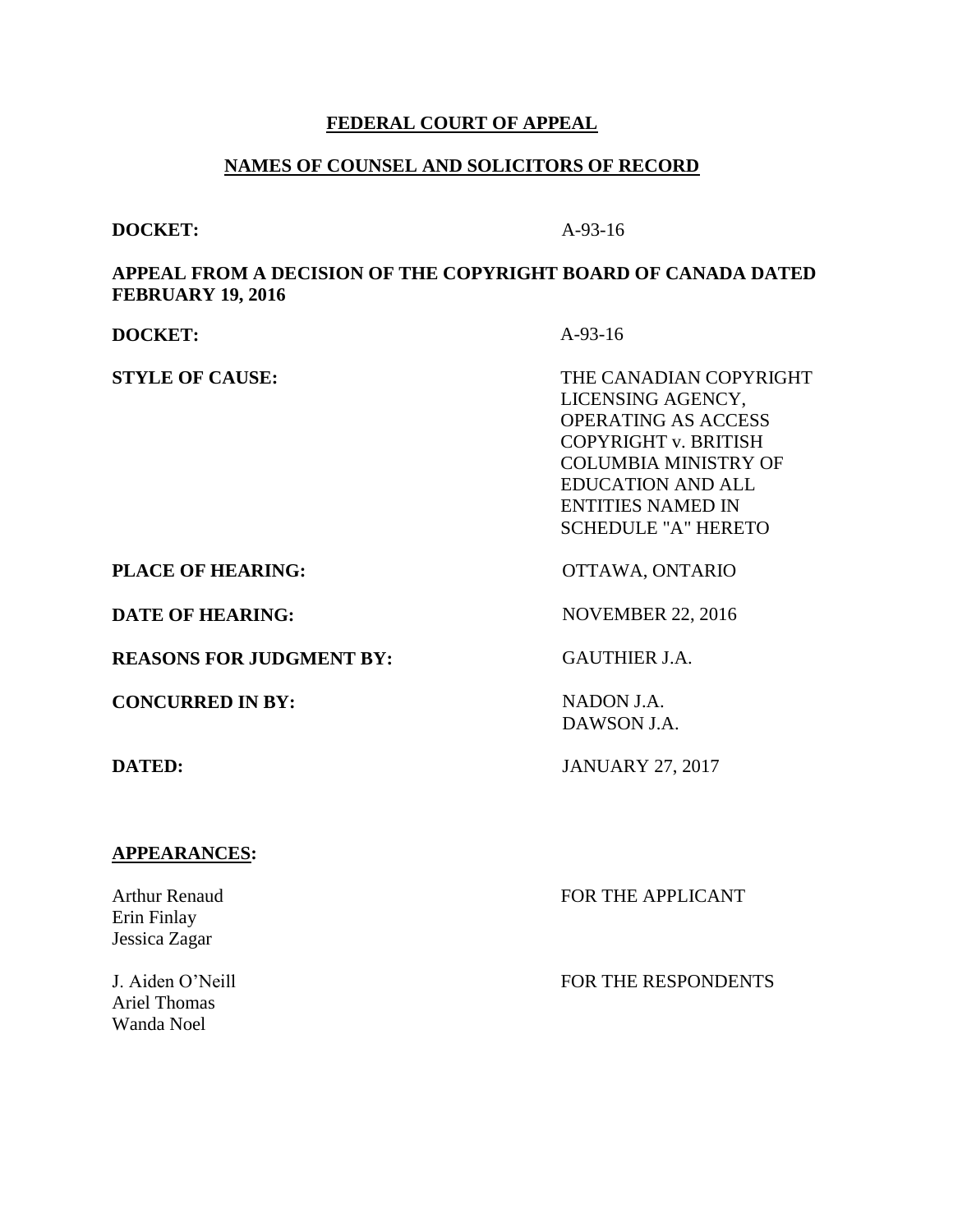# **SOLICITORS OF RECORD:**

The Canadian Copyright Licensing Agency FOR THE APPLICANT

Fasken Martineau DuMoulin LLP FOR THE RESPONDENTS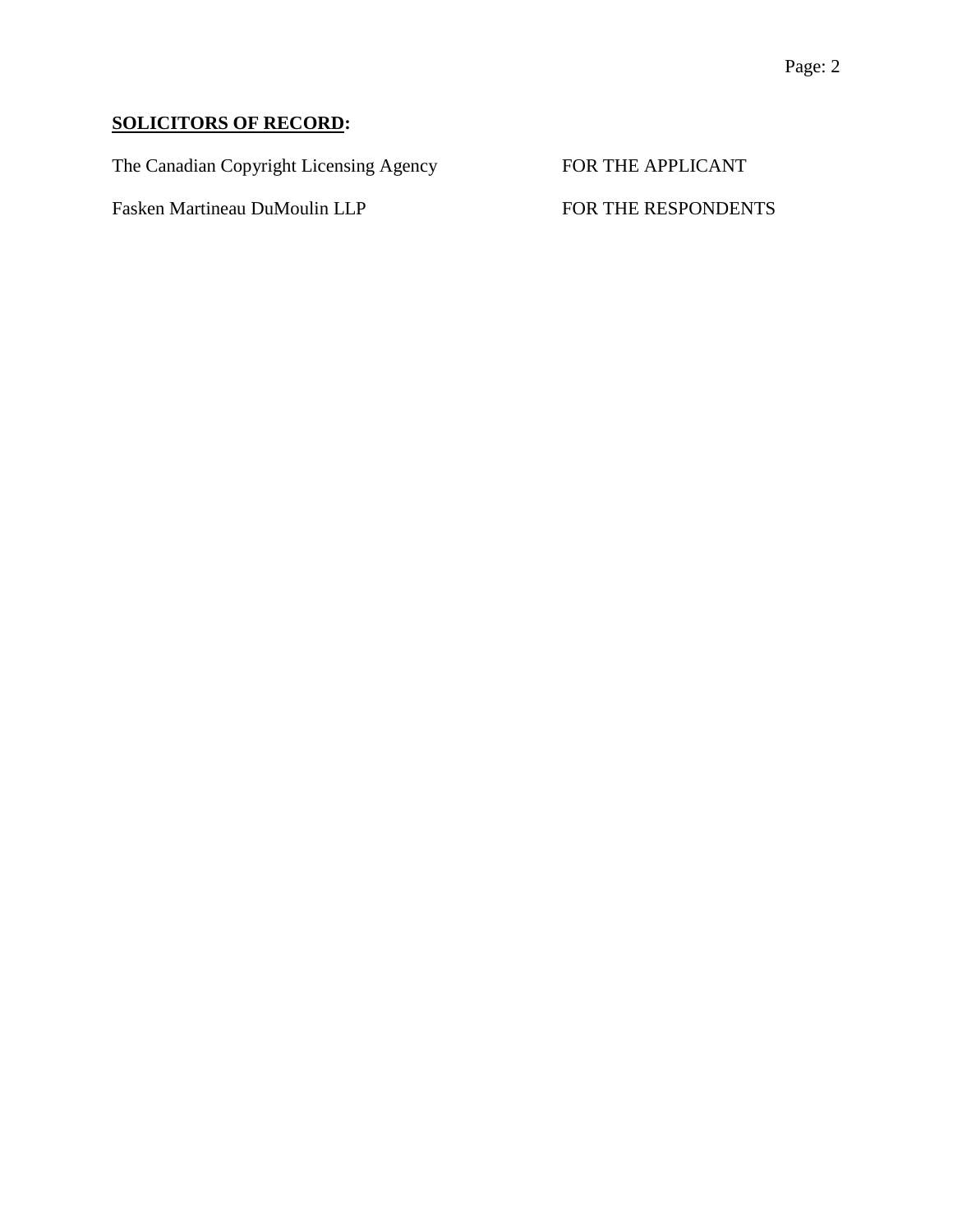Schedule "A"

Alberta Education Manitoba Education and Advanced Learning New Brunswick Department of Education and Early Childhood Development Newfoundland and Labrador Department of Education and Early Childhood Development Nova Scotia Department of Education and Early Childhood Development Northwest Territories Department of Education, Culture and Employment Nunavut Department of Education Ontario Ministry of Education Prince Edward Island Department of Education, Early Learning and Culture Saskatchewan Ministry of Education Yukon Department of Education Algoma District School Board Algonquin and Lakeshore Catholic District School Board Avon Maitland District School Board Bloorview School Authority Bluewater District School Board Brant Haldimand Norfolk Catholic District School Board Bruce-Grey Catholic District School Board Campbell Children's School Authority Catholic District School Board of Eastern Ontario Conseil des écoles publiques de l'Est de l'Ontario Conseil scolaire de district catholique Centre-Sud Conseil scolaire de district catholique de l'Est de l'ontarien Conseil scolaire de district catholique des Aurores boréales Conseil scolaire de district catholique des Grandes Rivières Conseil scolaire de district catholique du Centre-Est de l'Ontario Conseil scolaire de district catholique du Nouvel-Ontario Conseil scolaire de district catholique Franco-Nord Conseil scolaire de district des écoles catholiques du Sud-Ouest Conseil scolaire Viamonde Conseil scolaire de district du Grand Nord de l'Ontario Conseil scolaire de district du Nord-Est de l'Ontario District School Board of Niagara District School Board Ontario North East Dufferin-Peel Catholic District School Board Durham Catholic District School Board Durham District School Board Grand Erie District School Board Greater Essex County District School Board Halton Catholic District School Board Halton District School Board Hamilton-Wentworth Catholic District School Board Hamilton-Wentworth District School Board Hastings and Prince Edward District School Board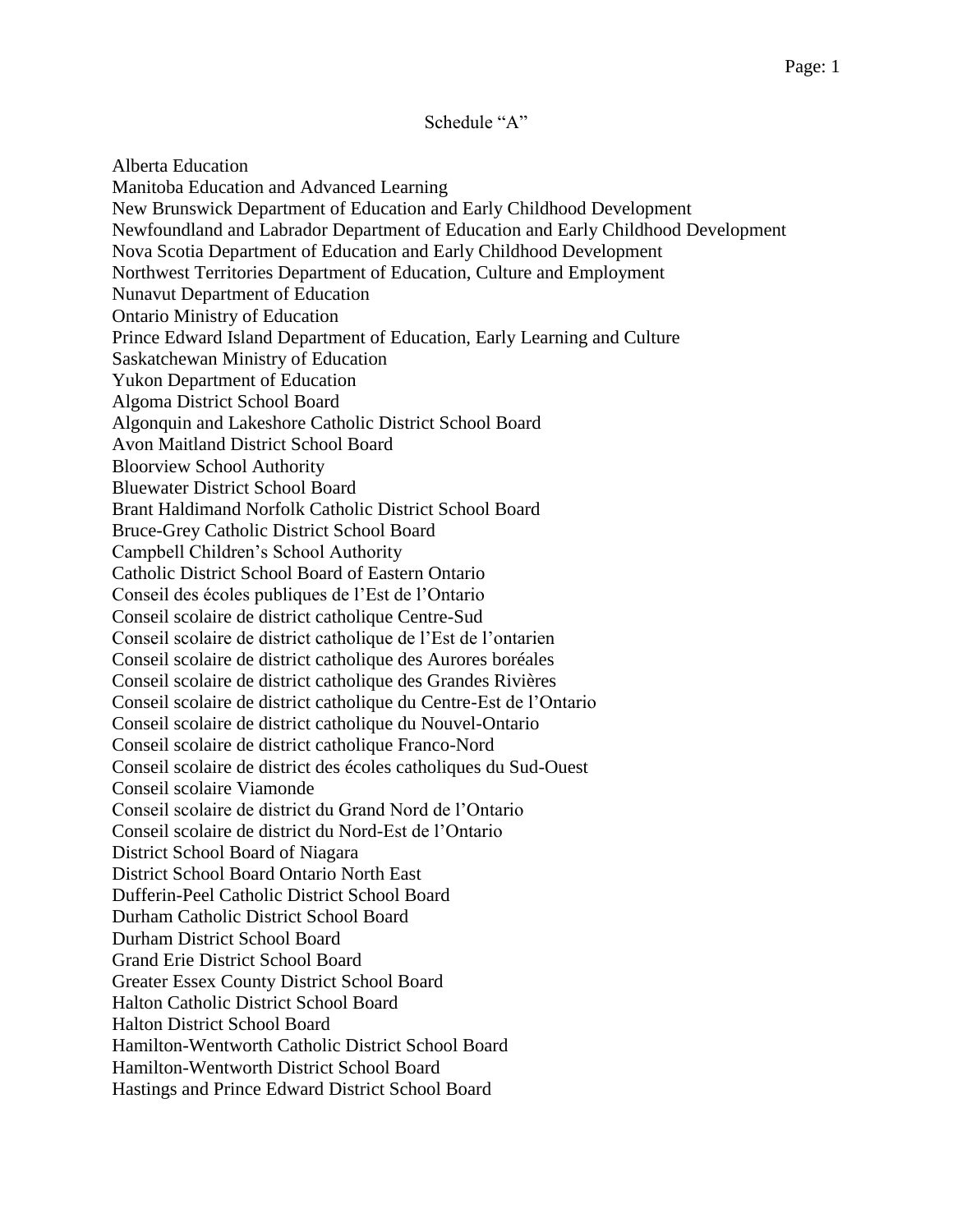Huron Perth Catholic District School Board Huron-Superior Catholic District School Board James Bay Lowlands Secondary School Board John McGivney Children's Centre School Authority Kawartha Pine Ridge District School Board Keewatin-Patricia District School Board Kenora Catholic District School Board KidsAbility School Authority Lakehead District School Board Lambton Kent District School Board Limestone District School Board London District Catholic School Board Moose Factory Island District School Area Board Moosonee District School Area Board Near North District School Board Niagara Catholic District School Board Niagara Peninsula Children's Centre School Authority Nipissing-Parry Sound Catholic District School Board Northeastern Catholic District School Board Northwest Catholic District School Board Ottawa Catholic District School Board Ottawa Children's Treatment Centre School Authority Ottawa-Carleton District School Board Peel District School Board Protestant Separate School Board of the Town of Penetanguishene Peterborough Victoria Northumberland and Clarington Catholic District School Board Rainbow District School Board Rainy River District School Board Renfrew County Catholic District School Board Renfrew County District School Board Simcoe County District School Board Simcoe Muskoka Catholic District School Board St. Clair Catholic District School Board Sudbury Catholic District School Board Superior North Catholic District School Board Superior-Greenstone District 3 School Board Thames Valley District School Board Thunder Bay Catholic District School Board Toronto Catholic District School Board Toronto District School Board Trillium Lakelands District School Board Upper Canada District School Board Upper Grand District School Board Waterloo Catholic District School Board Waterloo Region District School Board Wellington Catholic District School Board